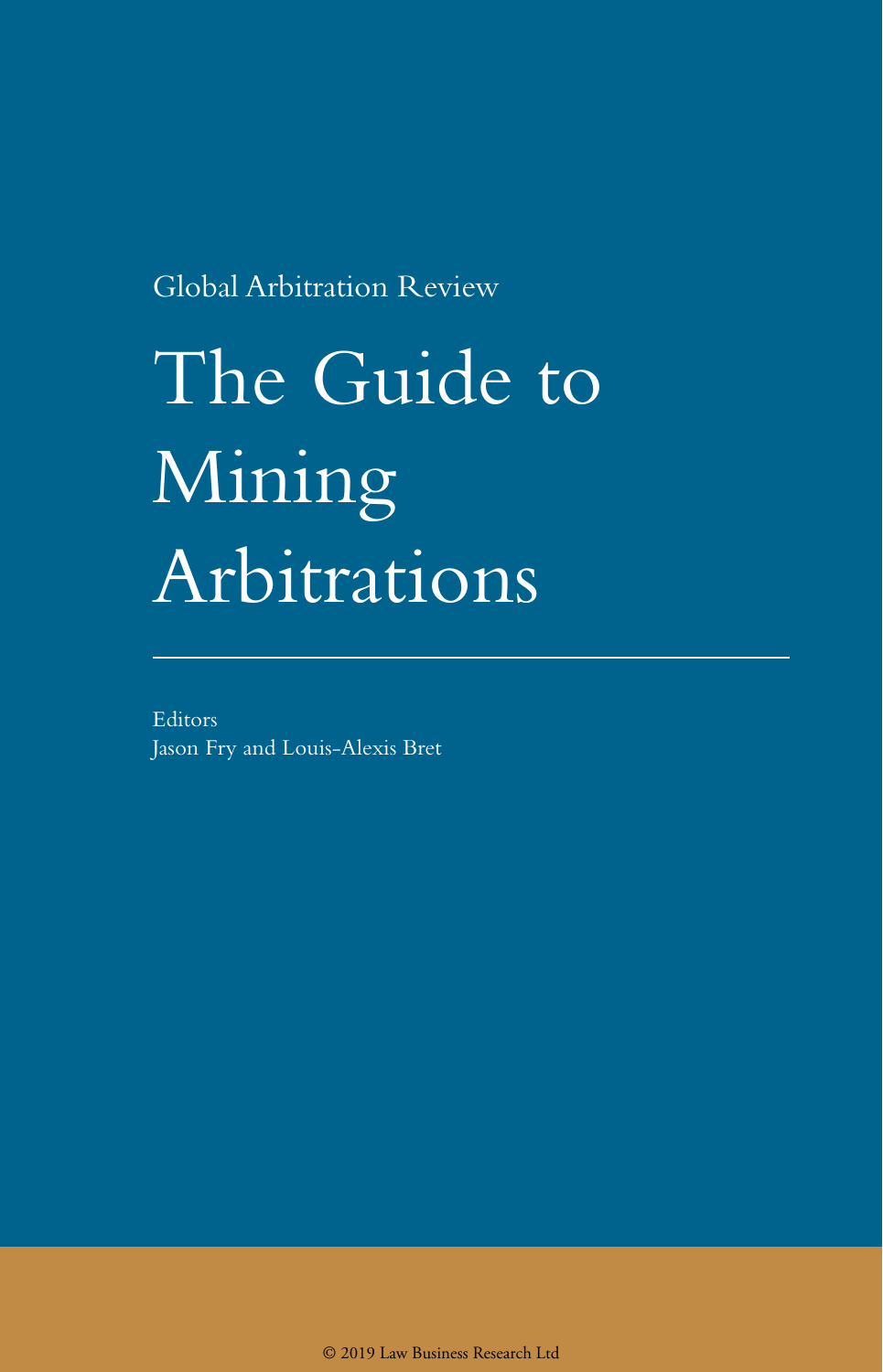# The Guide to Mining Arbitrations

Editors Jason Fry and Louis-Alexis Bret

Reproduced with permission from Law Business Research Ltd This article was first published in June 2019 For further information please contact Natalie.Clarke@lbresearch.com



© 2019 Law Business Research Ltd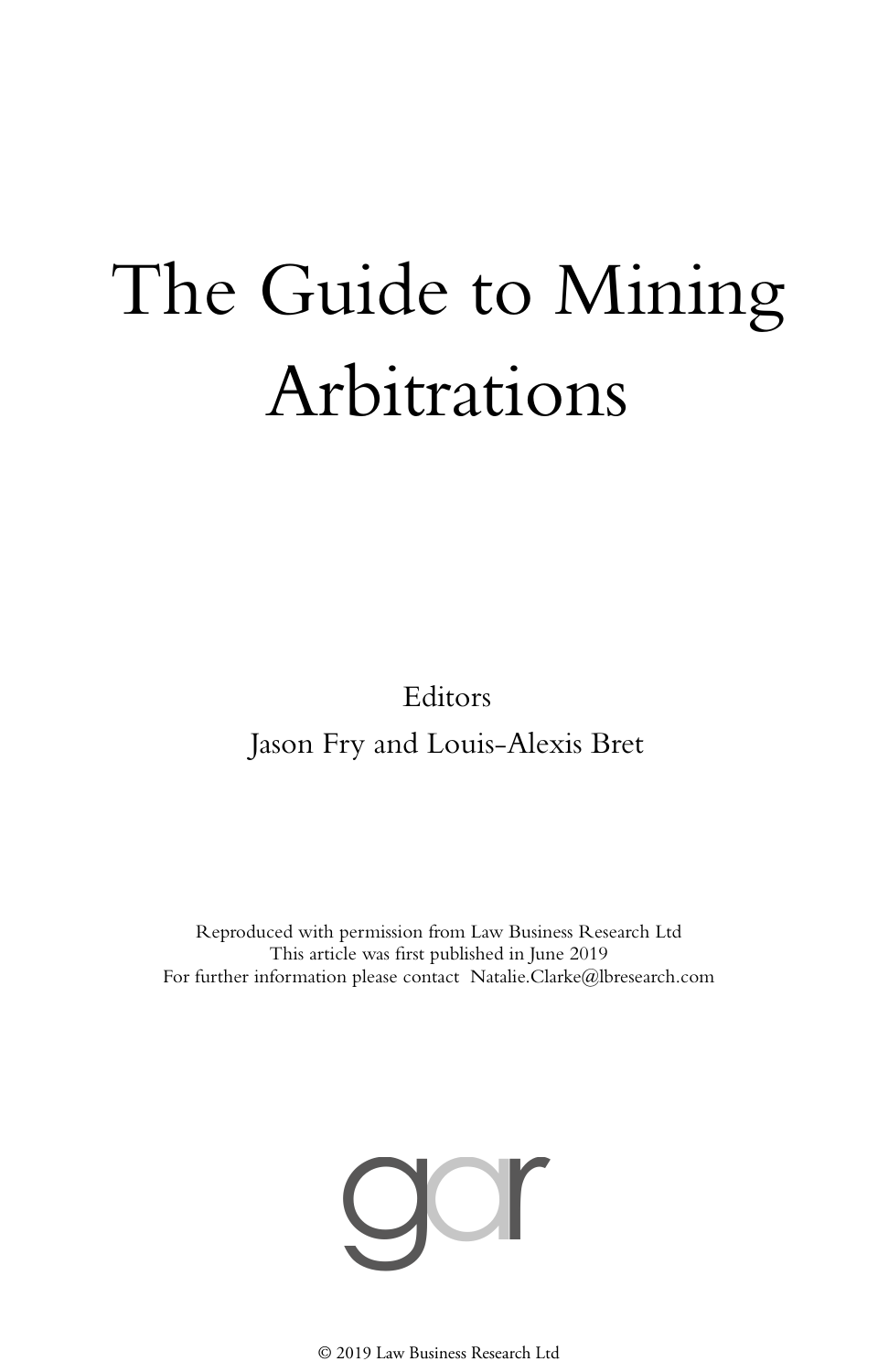**Publisher** David Samuels

**Business Development Manager** Gemma Chalk

**Editorial Coordinator** Hannah Higgins

**Head of Production** Adam Myers

**Production editor** Harry Turner

**Copy-editor** Gina Mete

**Proofreader** Rakesh Rajani

Published in the United Kingdom by Law Business Research Ltd, London 87 Lancaster Road, London, W11 1QQ, UK © 2019 Law Business Research Ltd www.globalarbitrationreview.com

No photocopying: copyright licences do not apply.

The information provided in this publication is general and may not apply in a specific situation, nor does it necessarily represent the views of authors' firms or their clients. Legal advice should always be sought before taking any legal action based on the information provided. The publishers accept no responsibility for any acts or omissions contained herein. Although the information provided is accurate as of May 2019, be advised that this is a developing area.

Enquiries concerning reproduction should be sent to Law Business Research, at the address above. Enquiries concerning editorial content should be directed to the Publisher – David.Samuels@lbresearch.com

ISBN 978-1-83862-206-0

Printed in Great Britain by Encompass Print Solutions, Derbyshire Tel: 0844 2480 112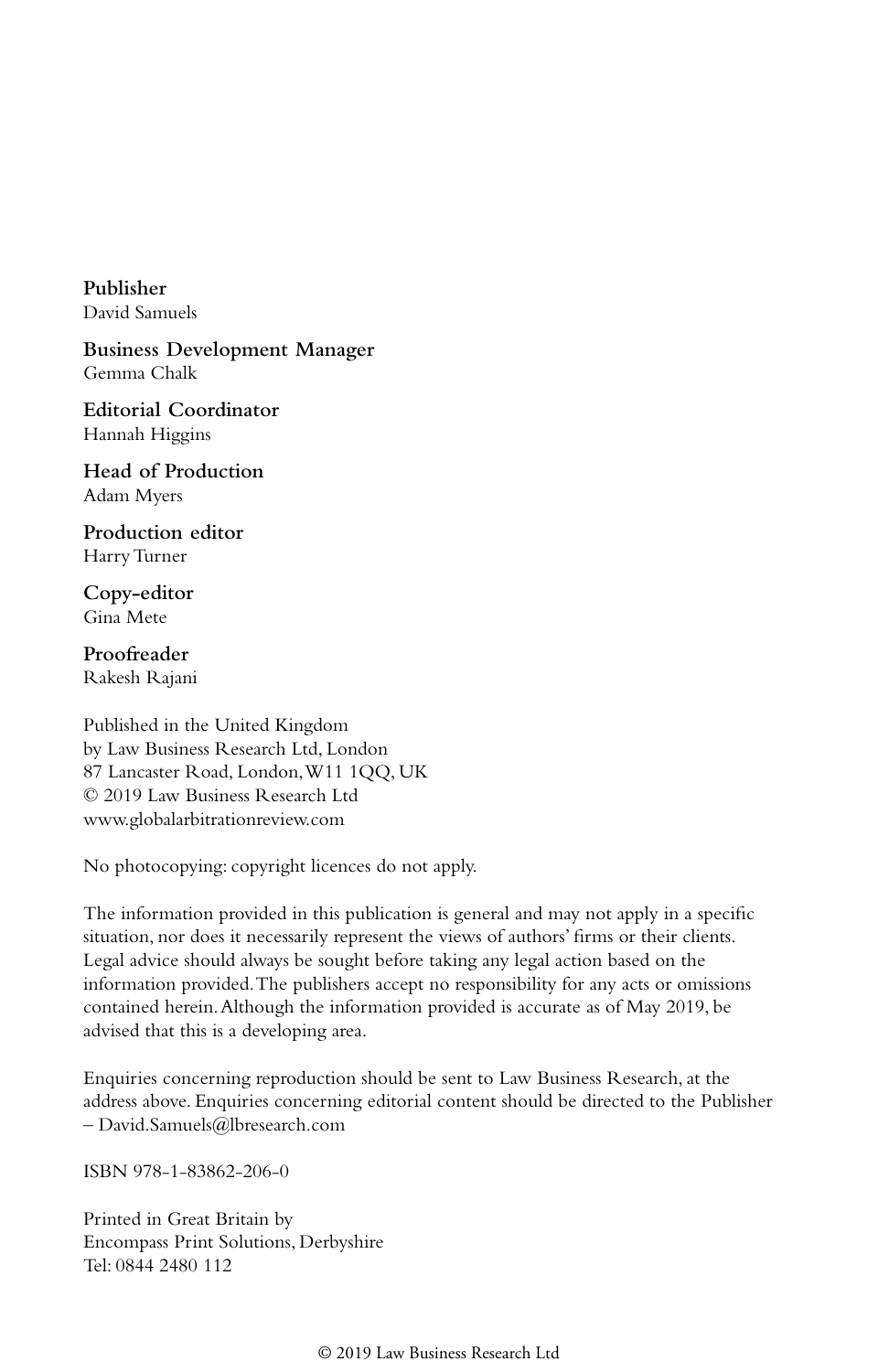## **Acknowledgements**

The publisher acknowledges and thanks the following for their learned assistance throughout the preparation of this book:

> CHAFFETZ LINDSEY CLIFFORD CHANCE COMPASS LEXECON DECHERT LLP DWF LLP GILBERT + TOBIN KING & SPALDING LLP NORTON ROSE FULBRIGHT LLP QUAYSIDE CHAMBERS WHITE & CASE LLP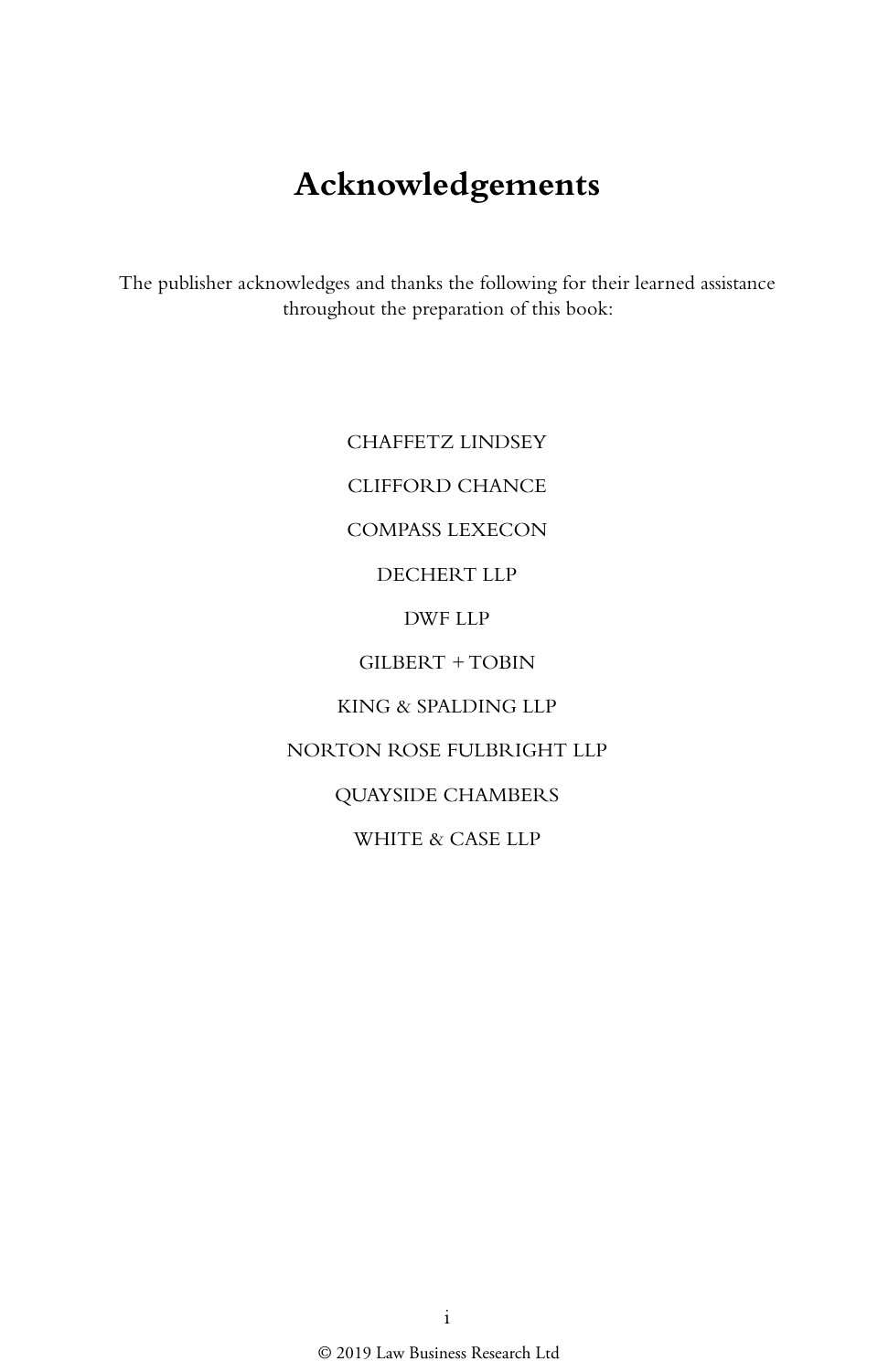## **Publisher's Note**

Global Arbitration Review is delighted to publish *The Guide to Mining Arbitrations*.

For those unfamiliar with GAR, we are the online home for international arbitration specialists, telling them all they need to know about everything that matters. Most know us for our daily news and analysis service. But we also provide more in-depth content: books and reviews; conferences; and handy workflow tools, to name just a few. Visit us at www.globalarbitrationreview.com to find out more.

Being at the centre of the international arbitration community, we regularly become aware of fertile ground for new books. Recently mining – and the disputes it throws up – emerged as one such topic.

One could assume mining is little different from energy – which is already covered by a GAR guide (*The Guide to Energy Arbitrations*). But as Jason Fry and Louis-Alexis Bret explain in their excellent Introduction, miners face other risks. More than energy companies, their projects depend on the blessing of the local population because they are visible and on people's doorsteps in a way that oil and gas projects are not. And there are other differences. It is easier to value an early-stage oil and gas asset than a mine, which has implications for damages. And different substantive principles apply. The *lex mineralia* is less influenced by decisions out of Texas and more by rulings in Australia and Canada.

The era of hydrocarbons is waning, while that of minerals and metals is heading the other way. Copper, cobalt, lithium, silicon, zinc and other precious resources are required for batteries, circuitry and solar panels – they are powering the growth of technology and clean energy.

For all these reasons, it seemed right to add mining disputes to the topics covered by the GAR Guides series.

*The Guide to Mining Arbitrations* is the result. It is a practical know-how text in three parts. Part I identifies the most salient issues in mining arbitration, which are identified by reference to the key business risks facing the mining and metals sector. Part II introduces select substantive principles applicable to mining arbitrations, while Part III introduces some regional perspectives on mining arbitration. The Guide ends with a brief conclusion.

We are delighted to have worked with so many leading firms and individuals to produce *The Guide to Mining Arbitrations*. If you find it useful, you may also like the other books in the GAR Guides series. They cover energy, construction, M&A, and challenge and enforcement of awards in the same practical way. We also have books on advocacy in international arbitration and the assessment of damages, and a citation manual (*Universal Citation in International Arbitration*).

My thanks to the editors for their vision and energy in pursuing this project and to my colleagues in production for achieving such a polished work.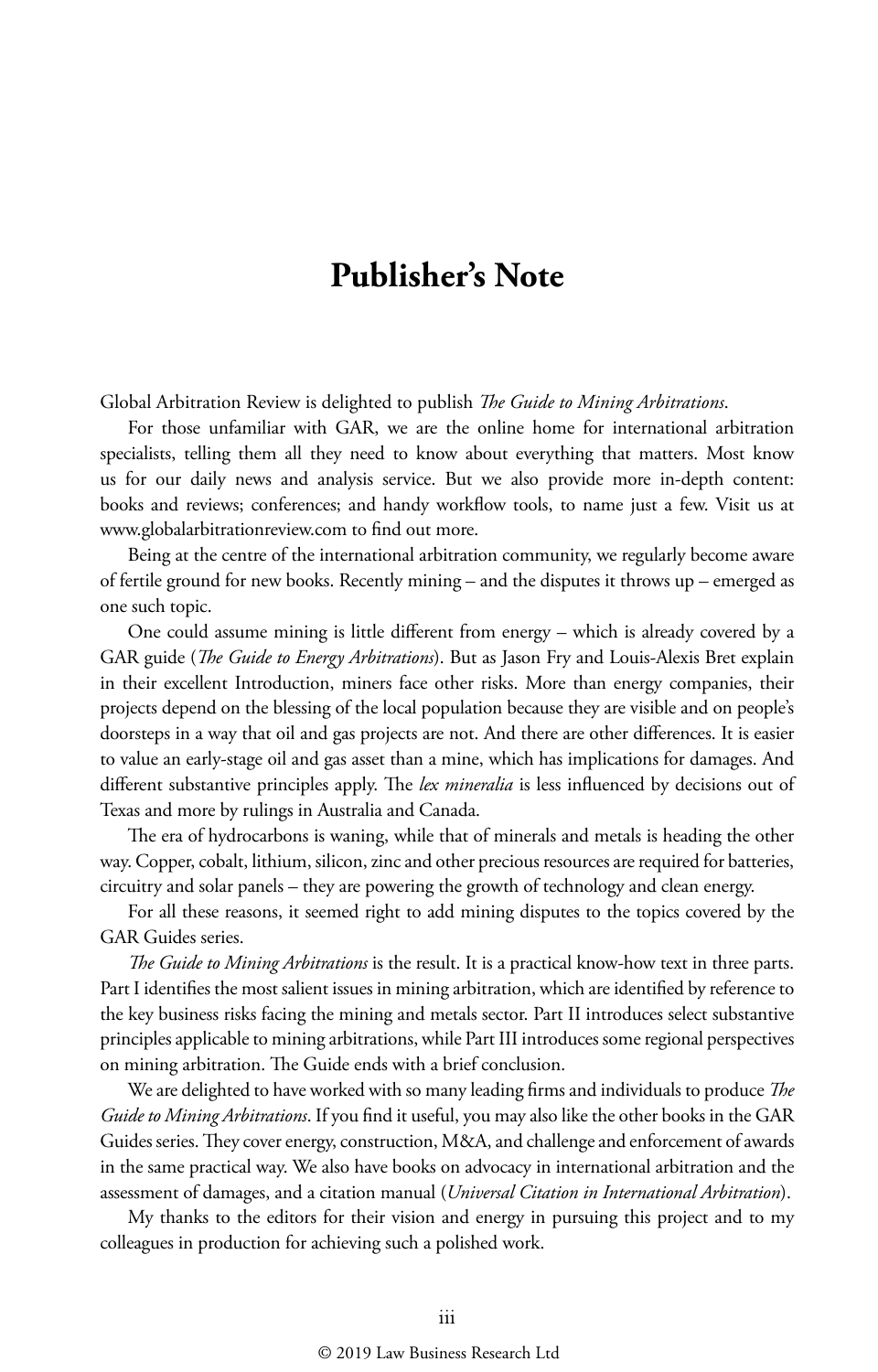## **Contents**

| 1 |                                                                                                                                           |  |  |  |
|---|-------------------------------------------------------------------------------------------------------------------------------------------|--|--|--|
|   | Jason Fry and Louis-Alexis Bret                                                                                                           |  |  |  |
|   | Part I: Key Issues in Mining Arbitration                                                                                                  |  |  |  |
| 2 | Stabilisation Provisions in Long-Term Mining Agreements  13<br>Sam Luttrell and Amanda Murphy                                             |  |  |  |
| 3 | Arbitration of Social Disputes in Connection with Mining Projects  40<br>Henry G (Harry) Burnett and Fernando Rodríguez-Cortina           |  |  |  |
| 4 | The Rise of Environmental Counterclaims in Mining Arbitration 51<br>Yasmine Lahlou, Rainbow Willard and Meredith Craven                   |  |  |  |
| 5 | Damien Nyer and Xuefeng Wu                                                                                                                |  |  |  |
| 6 | Arbitration under Long-Term Mining Offtake Contracts and Royalty<br>Simon Greenberg and Karolina Rozycka                                  |  |  |  |
|   | Part II: Applicable Substantive Principles                                                                                                |  |  |  |
| 7 | Australian Reflections on International Mining Arbitration 97<br>Kanaga Dharmananda SC, Timothy Paul O'Leary and Marshall Timothy McKenna |  |  |  |
| 8 | Rae Lindsay and Anna Kirkpatrick                                                                                                          |  |  |  |
| 9 | The Role of Economic Experts in Mining Arbitration130<br>Manuel A Abdala and Pablo D López Zadicoff                                       |  |  |  |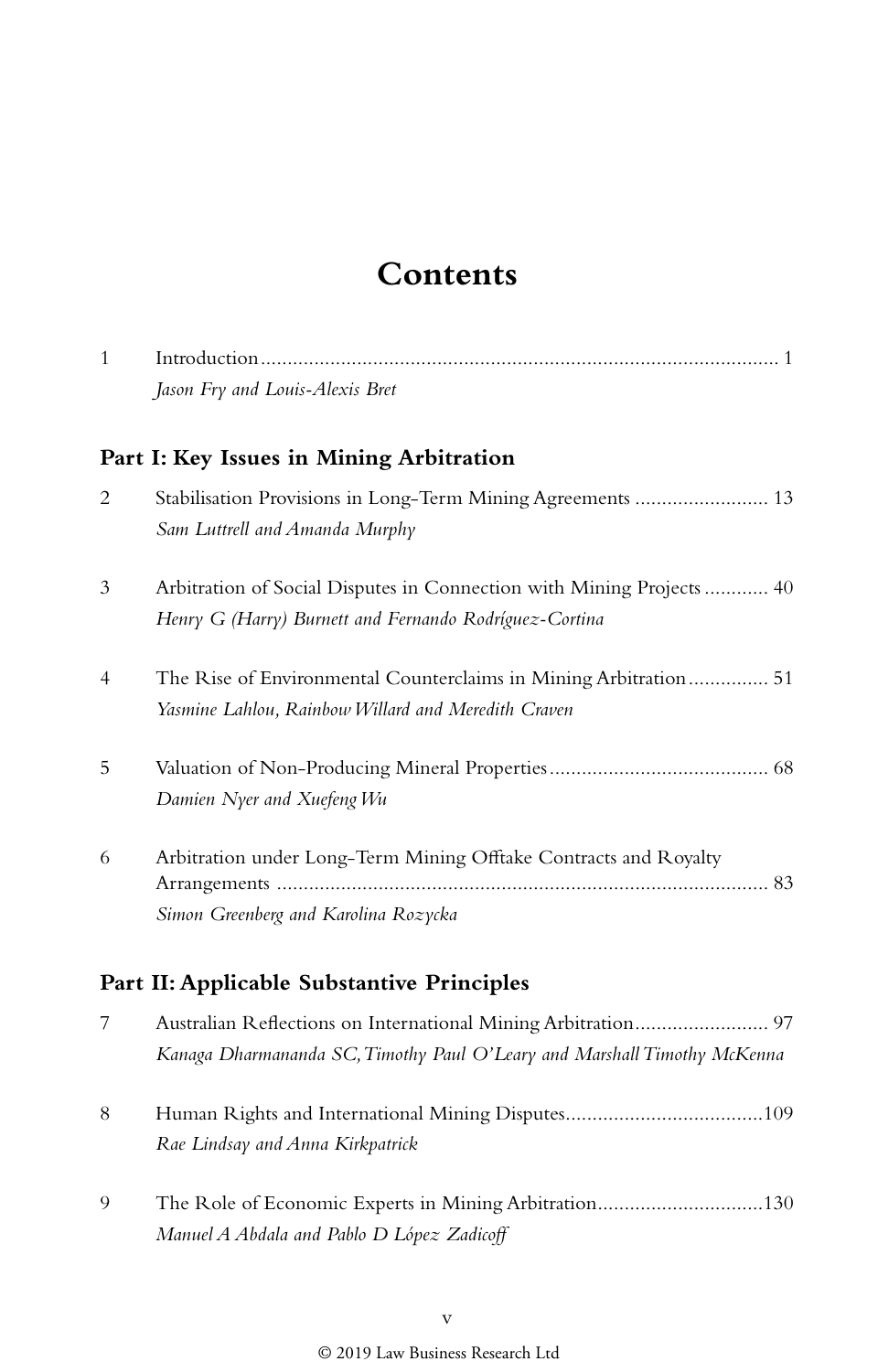### **Part III: Regional Issues in Mining Arbitration**

| 10 |                                                                                |  |  |
|----|--------------------------------------------------------------------------------|--|--|
|    | Philippe Hameau, Janice Feigher, Marc Robert and Chloé Deydier                 |  |  |
| 11 |                                                                                |  |  |
|    | Aloysius Llamzon and William Panlilio                                          |  |  |
| 12 |                                                                                |  |  |
|    | Sabrina Aïnouz, Jérôme Lehucher and Victor Datry                               |  |  |
| 13 | Mining Arbitration in Latin America: Social and Environmental Issues in        |  |  |
|    |                                                                                |  |  |
|    | Arif Ali, Érica Franzetti, José Manuel García Represa and Eduardo Silva Romero |  |  |
| 14 |                                                                                |  |  |
|    | Jason Fry and Louis-Alexis Bret                                                |  |  |
|    | Appendix 1                                                                     |  |  |

| Appendix 2 |  |  |
|------------|--|--|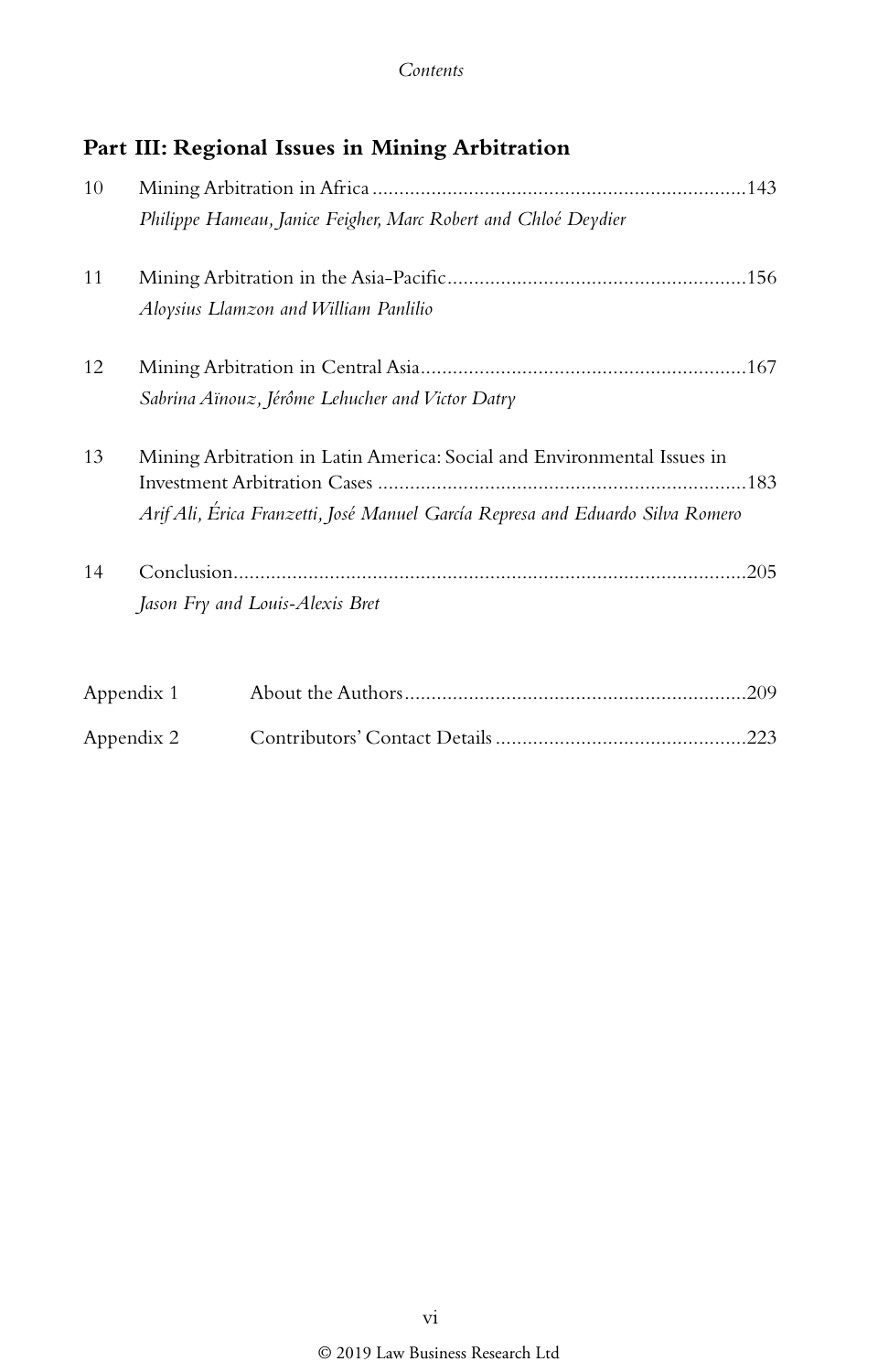## **Part I**

Key Issues in Mining Arbitration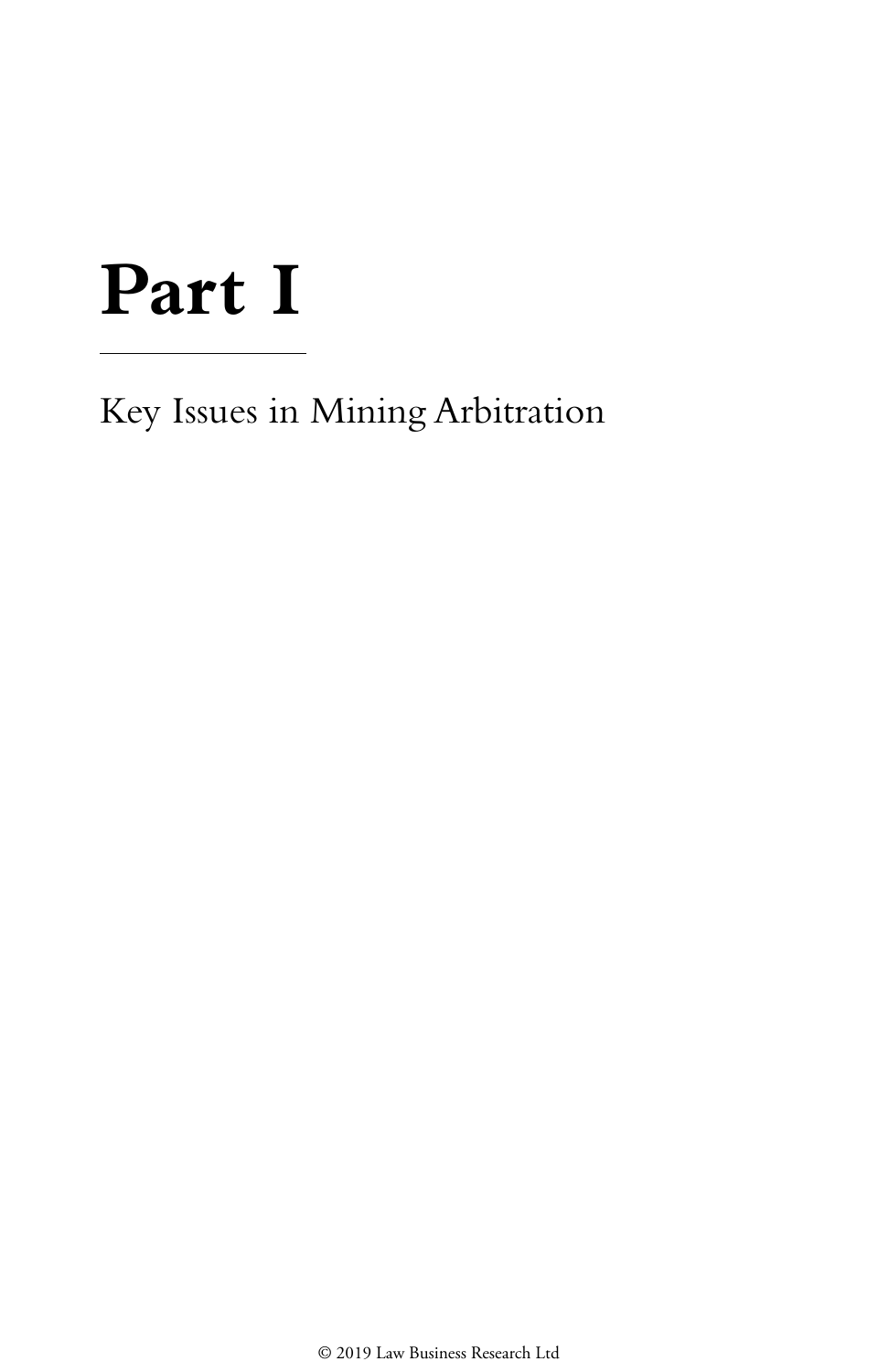### Valuation of Non-Producing Mineral Properties

**Damien Nyer and Xuefeng Wu**<sup>1</sup>

#### **Introduction**

This chapter considers issues and challenges faced by counsel, experts and arbitrators in valuing non-producing mineral projects, including exploration, pre-development and development properties, whether to determine compensation for expropriation or for other purposes.

A central issue explored in this chapter is whether, considering the specifics of the mining industry, an investor in a non-producing mineral project that fails for reasons attributable to the host state may claim compensation beyond its sunk costs, including for the producing potential of the project and associated future profits. Non-producing mineral projects, by definition, do not have the record of operations and profits that is sometimes required to support the use of such approaches. The specific nature of the mining business and, in particular, the existence of an established market for mineral products may obviate some of the main objections to the consideration of future profits in the valuation of non-producing mineral projects. The reported cases show a broad range of approaches and outcomes in this respect. If a common thread emerges, it is the increasing sophistication of arbitral tribunals in assessing the facts and, in particular, the varying stages of development of mineral projects, as they relate to issues of valuation.

This chapter is divided into three parts. The first part is a brief overview of the typical development sequence of a mining project and the prevailing mineral classification standards. The second part discusses the valuation framework and methods commonly used in the mining industry depending on different stages of project development. The third part surveys the growing body of investment arbitration cases addressing the valuation of non-producing mineral properties.

<sup>1</sup> Damien Nyer is a partner and Xuefeng Wu is an international associate at White & Case LLP.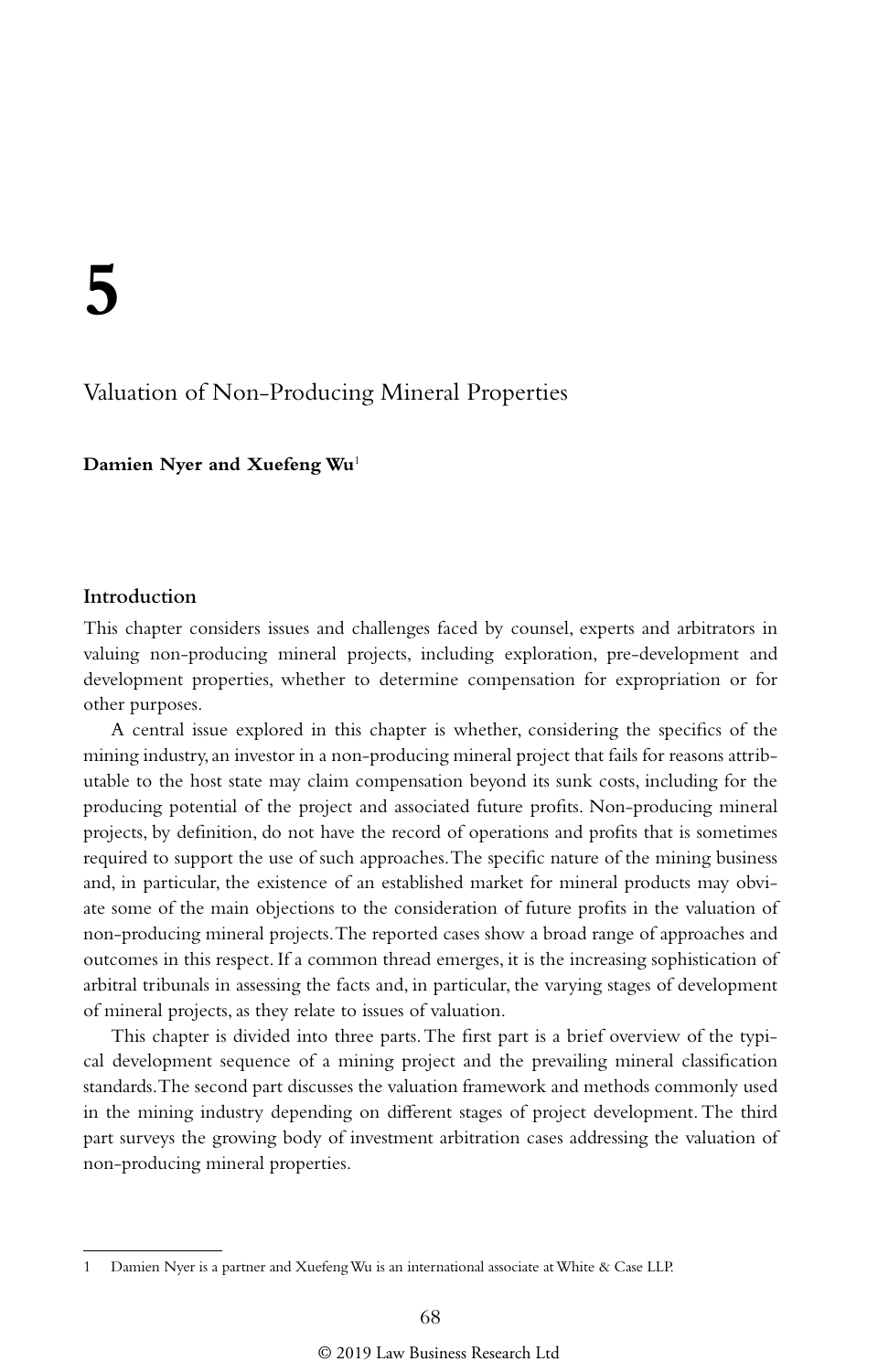#### **The mineral development sequence**

Arbitral decisions addressing the valuation of mining properties (producing and non-producing) reflect an increasingly sophisticated understanding of the industry. To assist the reader, this part provides an overview of the development stages of mining projects, the twin concepts of mineral resources and reserves, and the main studies and reports used in the industry to value mineral projects.

#### Mining development stages

Mining involves exploring for, discovering and extracting non-renewable raw materials of economic value from the earth and may also include further processing of the raw materials into a more easily marketable form.

The construction of extraction facilities and the eventual operation of a mine (namely, the development and production stages) are only the last stages of a mineral project. Before them, the central goal of all activities on a mineral project is to establish whether there is a viable case for committing capital towards the development of the project.

The pre-development stage, which itself often involves the commitment of substantial resources over extended periods of time, broadly consists of two phases: (1) exploration, and (2) planning or permitting. During the exploration phase, drilling, sampling and geological mapping activities may be conducted to investigate and assess the mineral deposit potential of the property. Based on the exploration results, progressive studies may be conducted to investigate whether the mineralisation identified during exploration may be exploited economically and, if a justifiable plan to commence development exists, to formulate a detailed construction and operation plan, balancing all technical, economical, financing, social and environmental factors. Governmental and other approvals as well as development funding are then expected to be procured before a final investment decision is made and the project moves into the development phase.

#### Resources and reserves

The value of a mineral project depends on its mineral deposits. Given the non-renewable, finite nature of mineral deposits, it is critical for the participants in a mineral project to understand the mineral inventory of the project. In fact, a large part of pre-development activities is devoted to gaining and refining that understanding in order to assess investment options.

Over the years, the major mining jurisdictions have developed, with the support of industry participants, standards for estimating and presenting the mineral inventory of projects to the investing public and other market participants and conducting associated studies.2 A prominent example (given the importance of Canada and its capital markets to the

2 Apart from the Canadian standards discussed further below, other commonly used international standards include the Australasian Code for Reporting of Exploration Results, Mineral Resources and Ore Reserves (JORC) (www.jorc.org/); the SME Guide for Reporting Exploration Results, Mineral Resources and Mineral Reserves (the 2014 SME Guide) in use in the United States (www.crirsco.com/docs/2014\_sme\_guide\_%20june\_10\_2014\_appendix\_a\_update\_march\_2016.pdf), and the South African Code for the Reporting of Exploration Results, Mineral Resources and Mineral Reserves (the SAMREC Code) in use in South Africa (www.samcode.co.za/samcode-ssc/samrec).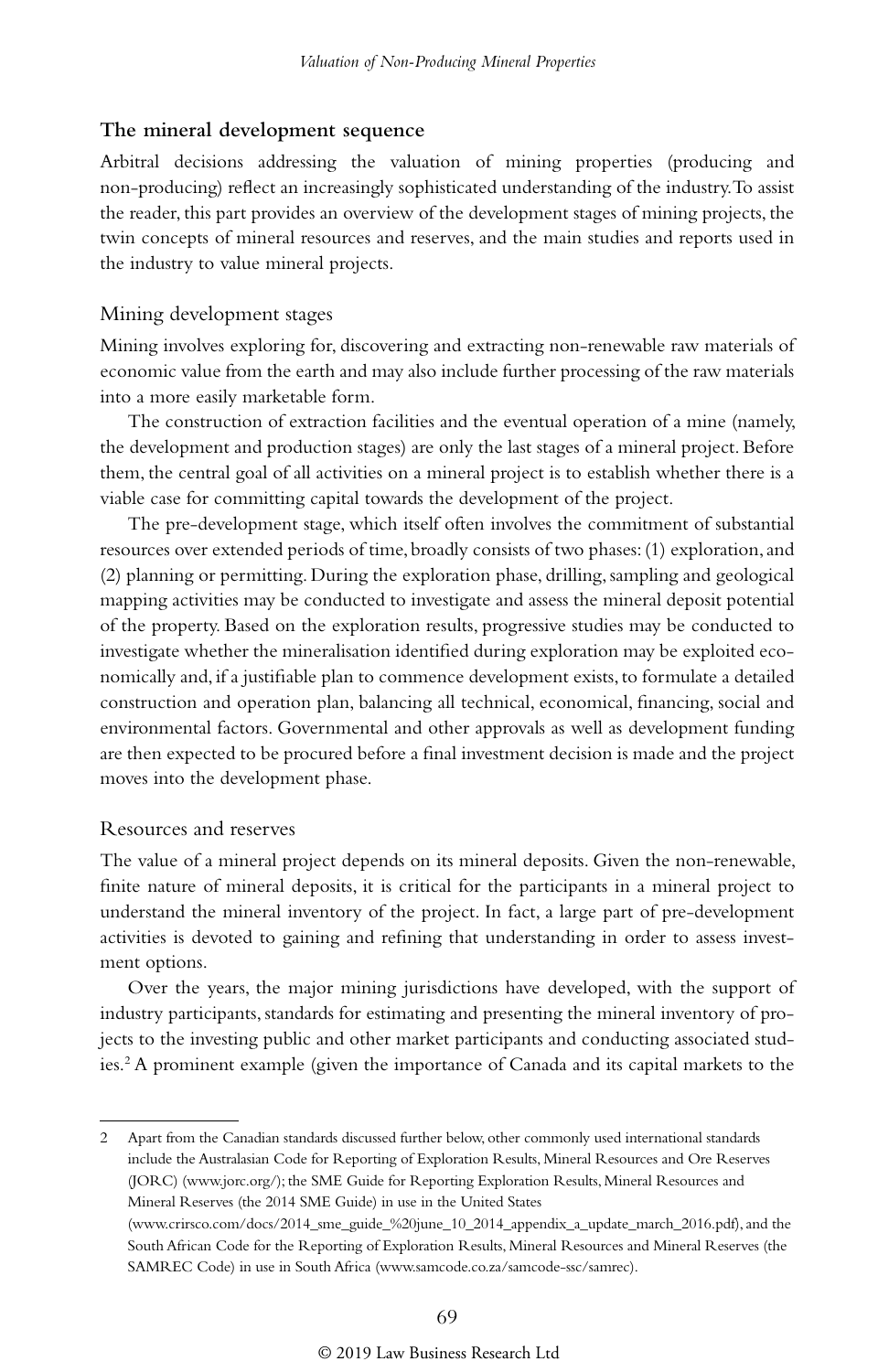mining industry) is the definitional standards prepared by the Canadian Institute of Mining, Metallurgy and Petroleum (CIM Definition Standards). These standards have also been incorporated into the mandatory technical reporting framework for mining companies listed on the Toronto stock exchange (TSX), a framework known as NI 43-101 Standards of Disclosures for Mineral Projects (NI 43-101 Disclosure Standards).<sup>3</sup> These standards are increasingly referenced in arbitration proceedings, with one tribunal describing them as 'uniform standards' for the mining industry.4

Two key concepts reflected in the CIM Definition Standards (and relevant to the valuation of mineral properties) are 'mineral resources' and 'mineral reserves'. Under the CIM Definition Standards, a 'mineral resource' is 'a concentration or occurrence of solid material of economic interest in or on the Earth's crust in such form, grade or quality and quantity that there are reasonable prospects for eventual economic extraction'.<sup>5</sup> A mineral resource can be 'inferred', 'indicated' or 'measured', reflecting the ascending level of confidence in its existence.<sup>6</sup>

Under the CIM Definition Standards, a 'mineral reserve' represents the estimated tonnage and grade (mineral concentration in the ore) of 'the economically mineable part of a Measured and/or Indicated Mineral Resource'.7 The notion of mineral reserve thus includes a determination of both the technical and economic feasibility of exploiting a mineral resource. Mineral resources may be converted into mineral reserves only when one is satisfied that 'extraction could reasonably be justified' after applying various 'modifying factors', which include mining, metallurgical, infrastructure, economic, marketing, legal, environmental, social and governmental aspects of the development in question.<sup>8</sup> A mineral reserve may be 'probable' or 'proven', in an ascending level of confidence.

The nature of the resources and reserves of a non-producing mineral project is key to its valuation because it directly impacts the level of confidence in the potential of the project to be operated economically. A project with proven reserves has achieved the highest level of confidence in this respect.

#### Technical and economic studies and reports

The technical and economic reports and studies that may be required to support the existence of mineral resources and reserves before the large-scale development and operation stages of a mining project are largely standardised. Under the CIM Definition Standards

<sup>3</sup> The NI 43-101 Disclosure Standards incorporate by reference the relevant definitions from the CIM Definition Standards (Sections 1.2, 1.3, 1.4). The NI 43-101 Disclosure Standards also allow reporting under foreign standards if such foreign code defines mineral resources and mineral reserves in a manner consistent with the CIM Definition Standards (Section 1.1 – 'acceptable foreign code').

<sup>4</sup> See *Quiborax*, Award, 16 September 2015, paras. 393–94.

<sup>5</sup> Definition – Mineral Resource, CIM Definition Standards (2014).

<sup>6</sup> The CIM Definition Standards and the NI 43-101 Disclosure Standards require that a 'Qualified Person' estimate and certify mineral resources and reserves. The Qualified Person needs to meet certain educational and other professional requirements. See NI 43-101 Disclosure Standards (2011); Definition – Qualified Person, CIM Definition Standards (2014).

<sup>7</sup> Definition – Mineral Reserve, CIM Definition Standards (2014).

<sup>8</sup> Definition – Modifying Factors, CIM Definition Standards (2014).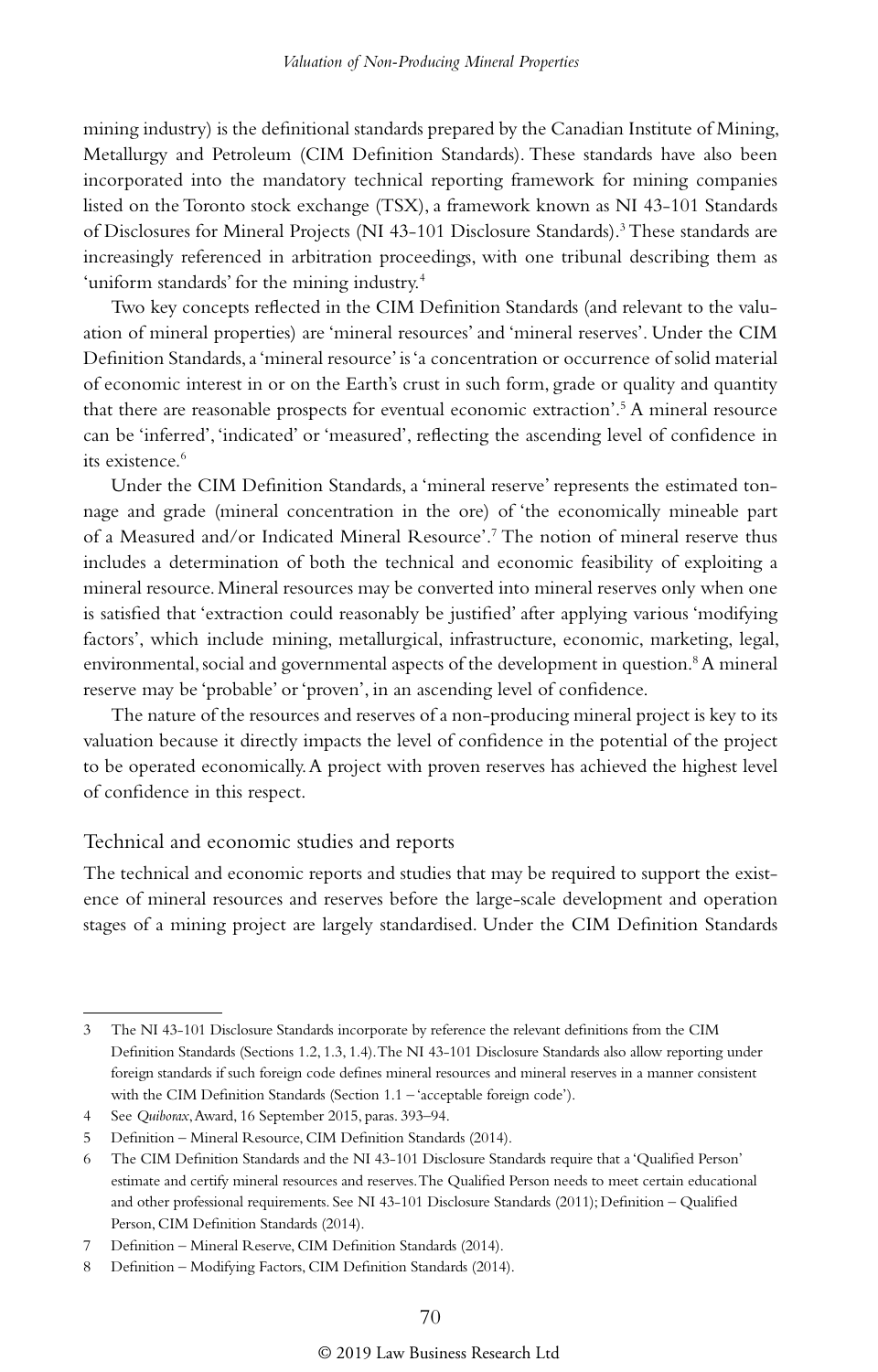and NI 43-101 Disclosure Standards, the three main such reports are known as the 'preliminary economic assessment' (PEA), the 'prefeasibility study' and the 'feasibility study'.

A PEA is often commissioned in the earlier stages of a project to analyse the 'potential viability of mineral resources'.9 The NI 43-101 Disclosure Standards provide that the results of a PEA may include or be based on inferred mineral resources (the lowest level of confidence), but cautionary statements must be made in this respect.<sup>10</sup>

A prefeasibility study is a comprehensive option study 'on the technical and economic viability of a mining project' that has advanced to a prescribed level. Under the CIM Definition Standards, the completion of a prefeasibility study is the minimum required for the conversion of mineral resources into mineral reserves.<sup>11</sup>

A feasibility study requires more detailed assessment of the selected development option in order to demonstrate that 'extraction is reasonably justified'. A feasibility study therefore denotes a higher confidence level, and its results may 'reasonably serve as the basis for a final decision by a proponent or financial institution to proceed with, or finance, the development of the project'.12

#### **Mining valuation approaches**

This part describes the valuation methods commonly used in international investment arbitration (cost-, market- and income-based approaches) in the specific context of the mining industry.

#### Valuation methods

Three main valuation methods<sup>13</sup> are commonly used to value investments in international arbitration practice:

- The 'income-based approach', which seeks to determine the value of an asset by reference to the present value of the future revenues of the asset in question, primarily through the discounted cash flow (DCF) method. A recent study indicates that the DCF method is the most frequently presented damages quantification method in international investment arbitrations.14
- The 'market-based approach', which assesses value by reference to transactions or traded companies that are comparable to the property in question.

<sup>9</sup> 1.1 Definitions – Preliminary Economic Assessment, NI 43-101 Disclosure Standards (2011). A preliminary economic assessment may be used interchangeably with a scoping study.

<sup>10</sup> 2.3 (3), NI 43-101 Disclosure Standards (2011). See also S1.0, CIMVal Valuation Guidance (2003) for the definition of Preliminary Assessment.

<sup>11</sup> Definition – Pre-Feasibility Study, CIM Definition Standards (2014).

<sup>12</sup> Definitions, CIM Definition Standards (2014). The studies are sometimes called 'bankable feasibility study' or 'definitive feasibility study'.

<sup>13</sup> See Mark Kantor, *Valuation for Arbitration: Compensation Standards, Valuation Methods and Expert Evidence* (Kluwer Law International 2008), Chapter 2, pages 8–17.

<sup>14</sup> See PricewaterhouseCooper, 'Dispute Perspective Discounting DCF?' (showing that the DCF method was proposed as the primary damages quantification methodology in 59 out of the 95 cases reviewed, and accepted by the tribunals 37 times) (available at: www.pwc.co.uk/tax/assets/dispute-perspectivesdiscounting-dcf.pdf).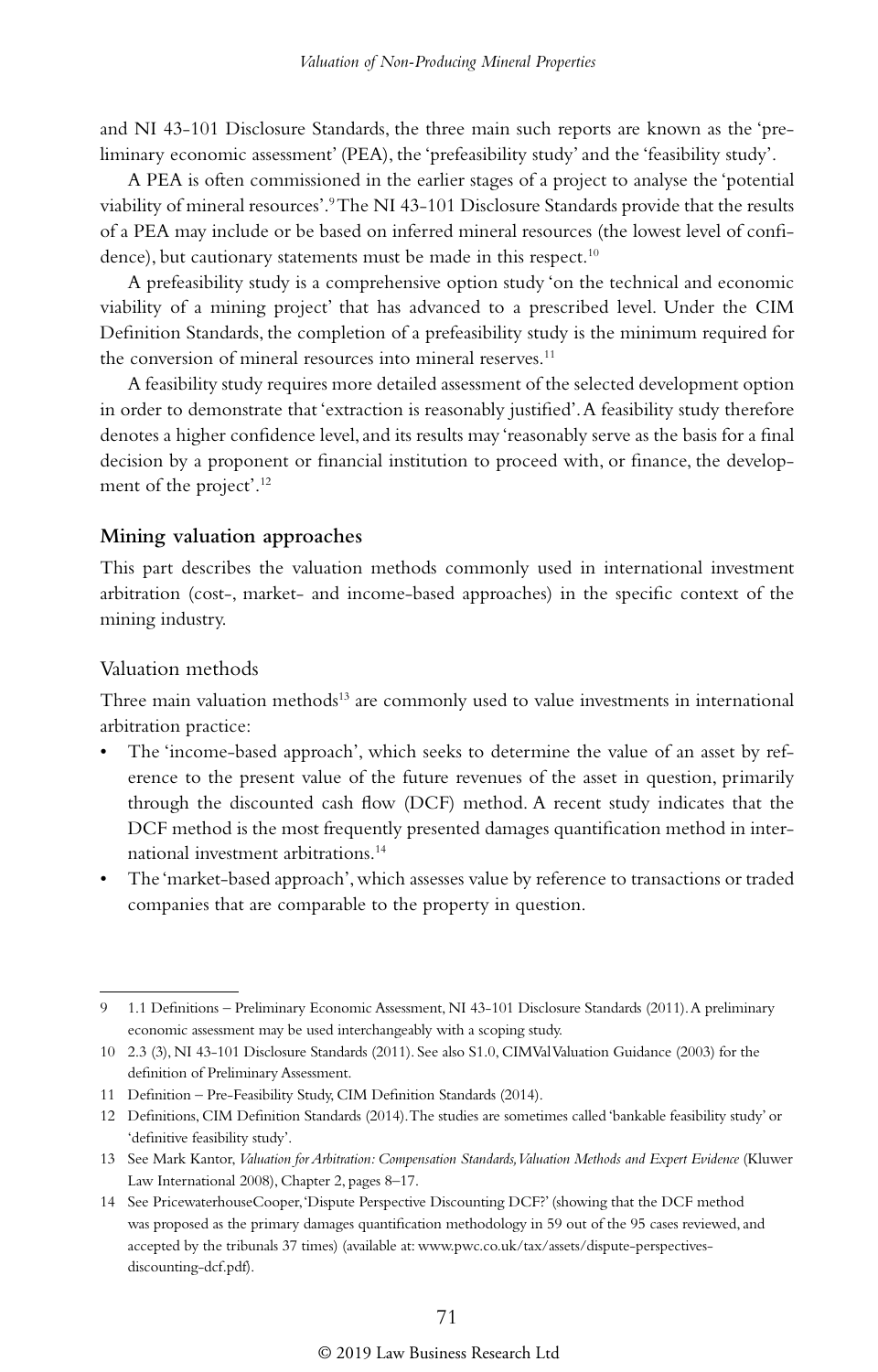• The 'cost-based approach', which focuses on the 'actual investment' or historical ('sunk') costs.

These three methods are likewise used by market participants in the mining industry to value mineral properties, with some variations. For example, a variation on the market-based approach is the market capitalisation approach.15 For public companies (and especially companies holding a single mineral property), it is sometimes possible to derive property value by analysing their market capitalisation movements during the relevant time period. The approach rests on the assumption that, in a well-developed stock market, stock price will reflect the present value of the underlying assets of the company.

A further variation on the market-based approach is the price to net asset value (P/NAV) method. The method involves a determination of a P/NAV multiple for comparable companies, calculated by dividing their market capitalisation by their net asset value (generally, the net present value of expected future cash flows, minus debt plus cash). The value of the project at issue is then arrived at by multiplying the project's own net asset value by the P/NAV multiple.

Variations on the cost-based approach are also used in the industry to value mineral properties. One such variation is the 'appraised value' method.16 The method assumes that 'the amount of exploration expenditure justified on a property is related to its value' and that value may be quantified as 'meaningful past exploration expenditures plus warranted future cost'.17 The 'multiple of exploration expenditure' method is a variation of the appraised value method, assigning a premium or discount to the expenditure through the use of a subjective multiplier.<sup>18</sup> There is ongoing debate in the industry on the application of these variations, in particular, with respect to the use of 'warranted future exploration expenditure' in the valuation.<sup>19</sup>

#### CIMVal Valuation Guidance

In 2003, a Special Committee of the Canadian Institute of Mining, Metallurgy and Petroleum on Valuation of Mineral Properties (CIMVal) issued a set of Standards and Guidelines for Valuation of Mineral Properties (CIMVal Valuation Guidance).20 The CIMVal Valuation

#### © 2019 Law Business Research Ltd

<sup>15</sup> Table 2, CIMVal Valuation Guidance (2003).

<sup>16</sup> Table 2, CIMVal Valuation Guidance (2003).

<sup>17</sup> William E Roscoe, Valuation of Mineral Properties Using the Cost Approach (available at: http://web.cim. org/mes/pdf/VALDAYBill\_Roscoe.pdf) page 4.

<sup>18</sup> Ian S Thompson, A Critique of Valuation Methods for Exploration Properties and Undeveloped Mineral Resources (available at: http://web.cim.org/mes/pdf/valdayianthompson.pdf) page 4.

<sup>19</sup> André J van der Merwe, Applying the Cost Approach to Valuation of Exploration Stage Mineral Assets (available at: www.samcode.co.za/codes/category/32-submissions?download=189:applying-the-cost-approach -to-valuation-of-exploration-stage-mineral-assets) pages 4-5. ('The validity of including future exploration expenditure is an on-going debate.'). For example, the TSX Venture Exchange generally does not accept the inclusion of future expenditure when applying the appraised value method to value properties without mineral reserves. Appendix 3G, Valuation Standards and Guidelines for Mineral Properties, TSX Venture Exchange Disclosure Obligations for Mining Companies (available at: www.tsx.com/resource/en/531).

<sup>20</sup> Special Committee of the Canadian Institute of Mining, Metallurgy and Petroleum on Valuation of Mineral Properties (CIMVal), Standards and Guidelines for Valuation of Mineral Property (2003) ('CIMVal Valuation Guidance') (available at: http://web.cim.org/committees/CIMVal\_Final\_Standards.pdf).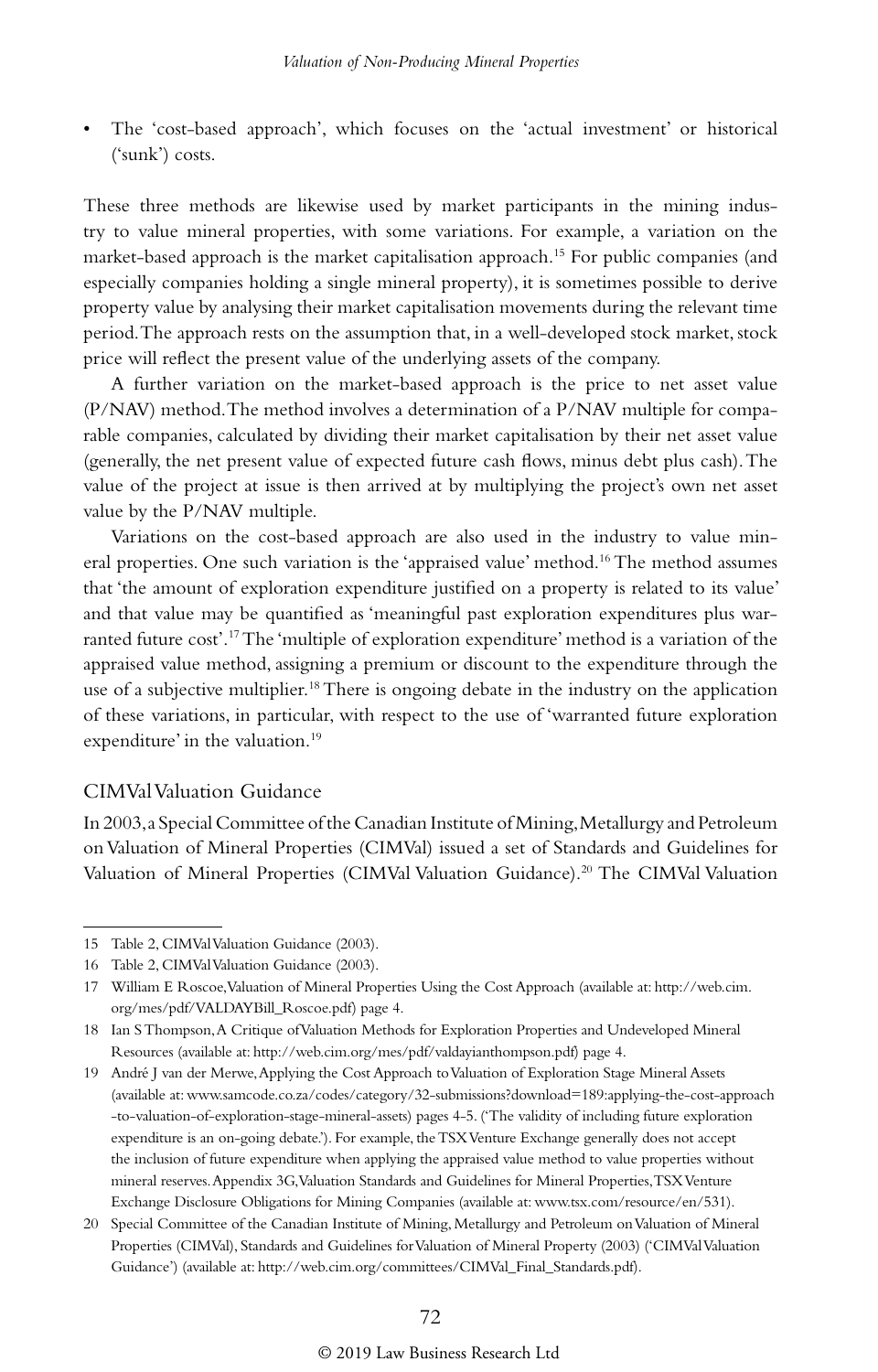Guidance observes that mineral property valuation may be conducted for various purposes including for determining the 'expropriation compensation'.<sup>21</sup>

The CIMVal Valuation Guidance groups mineral properties into four broad categories based on different development stages:

- Exploration properties: Mineral properties that have been acquired, or are being explored, for mineral deposits but for which economic viability has not been demonstrated.
- Mineral resource properties: Mineral properties with mineral resources that have not been demonstrated to be economically viable by a feasibility study or prefeasibility study. Mineral resource properties may include past producing mines, mines temporarily closed or on care-and-maintenance status, advanced exploration properties, projects with prefeasibility or feasibility studies in progress, and properties with mineral resources that need improved circumstances to be economically viable.
- Development properties: Mineral properties that are being prepared for mineral production and for which economic viability has been demonstrated by a feasibility study or prefeasibility study, including a mineral property which has a current positive feasibility study or prefeasibility study but that is not yet financed or under construction.
- Production properties: Mineral properties that contain an operating mine, with or without a processing plant, which is fully commissioned and in production.

The CIMVal Valuation Guidance also provides the views of the CIMVal Special Committee on the valuation approaches most appropriate for mineral properties at different stages of development in the following table:<sup>22</sup>

| Valuation approach | Exploration<br>properties | Mineral resource<br>properties | Development<br>properties | Production<br>properties |
|--------------------|---------------------------|--------------------------------|---------------------------|--------------------------|
| Income             | No                        | In some cases                  | Yes                       | Yes                      |
| Market             | Yes                       | Yes                            | Yes                       | Yes                      |
| Cost               | Yes                       | In some cases                  | No                        | No                       |

*Valuation approaches for different types of mineral properties* 

It is important to note that the CIMVal Valuation Guidance represents only one possible approach to the valuation of mineral properties (and is not part of the standards adopted by the Canadian market regulators). As discussed below, some arbitral tribunals have found the analytical framework of the CIMVal Valuation Guidance helpful, while others have not. The CIMVal Valuation Guidance itself cautions that there might not be 'clear-cut' boundaries between the four categories of 'exploration properties', 'mineral resources properties', 'development properties' and 'production properties'.23

<sup>21</sup> S2.5, CIMVal Valuation Guidance (2003).

<sup>22</sup> id., G3.3.

<sup>23</sup> G3.2, CIMVal Valuation Guidance (2003).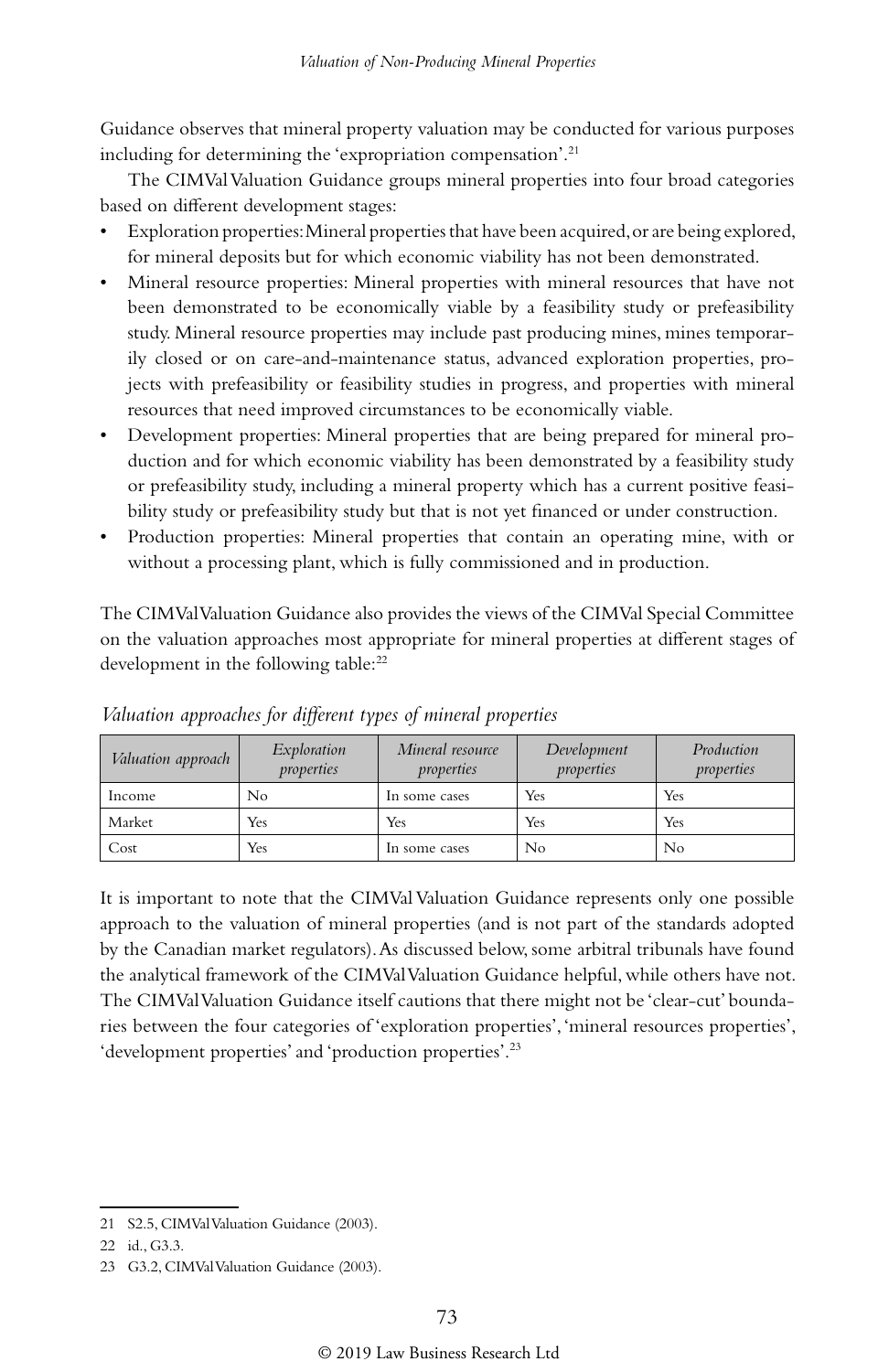#### **Survey of valuation cases**

In recent years, several arbitral tribunals have considered the valuation of non-producing mineral projects. Although tribunals in the reported cases have tended to use cost-based approaches (sunk costs) for earlier-stage projects, they have also shown willingness to entertain other approaches for more advanced projects, including projects that had reached the development stage at the time of the host state's wrongful acts. For analytical and presentation purposes, it is convenient to consider these decisions through the prism of the three broad categories of non-producing properties outlined in the CIMVal Valuation Guidance, namely, exploration properties, mineral resources properties and development properties.

#### Exploration properties

In *Copper Mesa v. Ecuador*, 24 the claimant held copper exploration concessions in Ecuador and had started exploration activities. Confrontations with local communities ensued. In 2006, the Ecuadorian authorities rejected the claimant's environmental impact study for its key Junín concession based on the lack of consultation with affected local communities and subsequently terminated the concession (without compensation) on the basis of a newly enacted law requiring the conduct of local referendums before the award of mining concessions.

The tribunal found Ecuador liable under the Ecuador–Canada bilateral investment treaty with respect to the termination of the concessions. At the quantum stage, the claimant did not proffer an income-based valuation.25 Instead, the claimant sought market-based compensation of US\$69.7 million, based on a weighted average of the results of the comparable transaction method and the market capitalisation method. As an alternative, the claimant sought compensation for its sunk costs (US\$26.5 million, pre-interest) spent developing the concessions as evidenced by its audited financial statements.<sup>26</sup>

The *Copper Mesa* tribunal found that the project 'remained in an early exploratory stage' with neither 'actual mining activities' nor a 'track record as an actual mining business' and that its chances of moving beyond the exploration stage were 'slender' at the time of the taking.27 In these circumstances, the tribunal held that the cost-approach was 'the most reliable, objective and fair method' to 'restore the claimant to the status quo ante',<sup>28</sup> and that the other proposed valuation methods were 'uncertain, subjective and dependent upon contingencies, which [could not] fairly be assessed by the Tribunal' and subject to significant influence by 'wholly extraneous factors'.29 The tribunal awarded a total pre-interest amount of approximately US\$19.4 million, based on the expenditure figures at relevant time in the audited financial statements of the claimant but after certain deductions to reflect the claimant's contributory negligence.<sup>30</sup>

<sup>24</sup> *Copper Mesa Mining Corporation v. Republic of Ecuador*, PCA No. 2012-2, Award, 15 March 2016.

<sup>25</sup> *Copper Mesa Mining*, Award, 15 March 2016, para. 7.3.

<sup>26</sup> id., paras. 7.4-7.6.

<sup>27</sup> id., para. 7.24.

<sup>28</sup> id., paras. 7.27, 7.29.

<sup>29</sup> id., para. 7.24.

<sup>30</sup> id., paras. 7.28-7.32.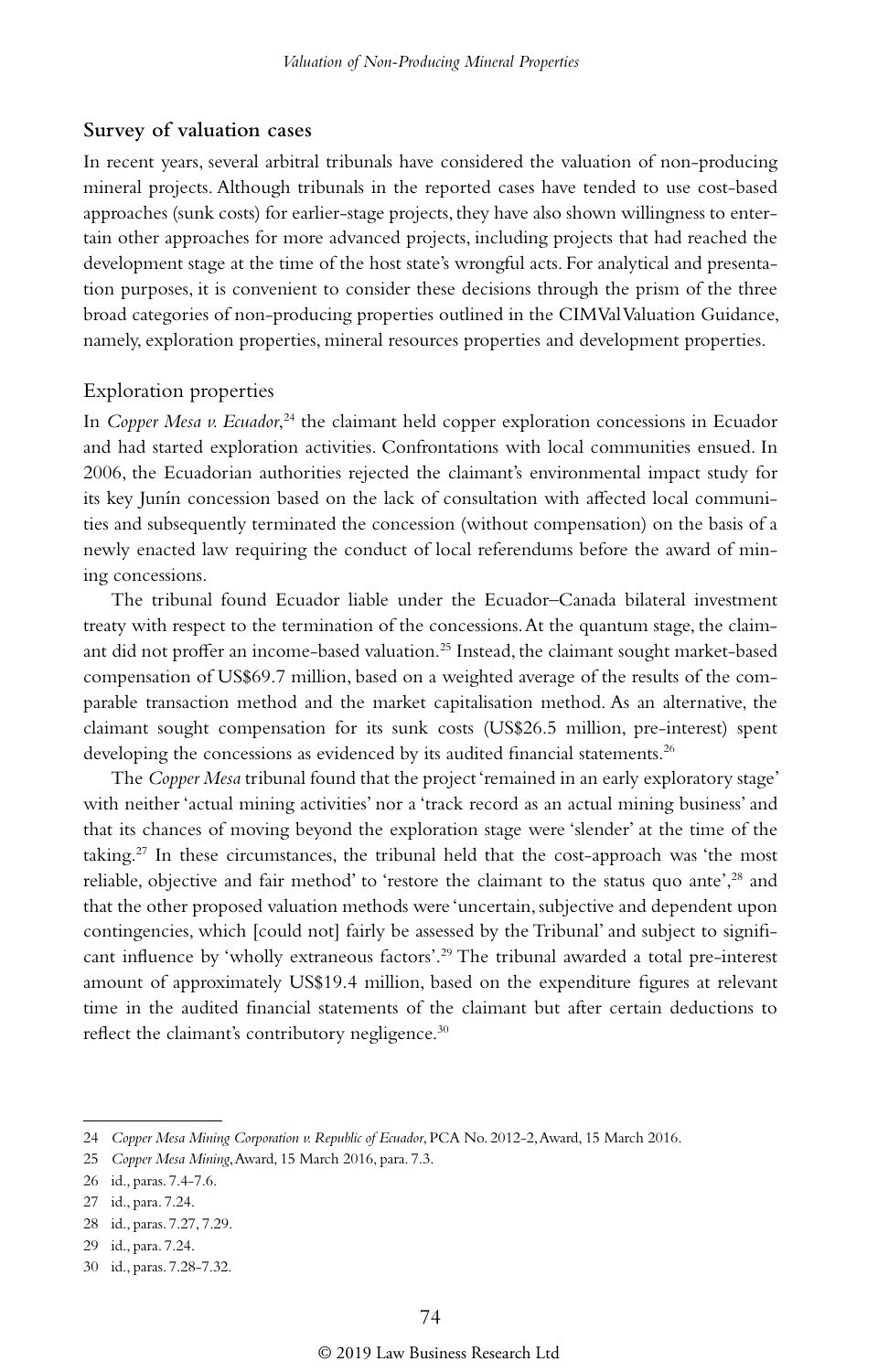#### Mineral resources properties

In *South American Silver v. Bolivia*, the claimant had acquired concessions for the Malku Khota silver project in Bolivia. Following periods of confrontation with local communities, Bolivia revoked the concessions in June  $2012<sup>31</sup>$  At the time of the revocation, a PEA had been conducted and the existence of mineral resources (inferred, indicated and measured) had been established such that the project arguably qualified as a 'mineral resource property' under the CIMVal Valuation Guidance.<sup>32</sup> The claimant filed for international arbitration under the Bolivia–UK bilateral investment treaty, seeking US\$385.7 million in damages.

Having found (by majority) Bolivia liable for revoking the concessions without compensation,<sup>33</sup> the tribunal turned to the question of the quantum of compensation. The claimant sought damages based on the market and income (DCF) approaches, while the respondent argued that the project remained at 'an early stage without any mining activity' and that only the cost-based valuation method should be used.<sup>34</sup> The tribunal held that the project remained at an 'incipient stage', with significant remaining exploration work and no prefeasibility study.<sup>35</sup> According to the tribunal, '[se]rious uncertainties' surrounded the scope of the identified mineral resources, the proposed metallurgical process and the marketability of its production, which, the tribunal found, made it difficult to value the project 'with any degree of precision and objectivity'.36

The tribunal therefore awarded reimbursement of exploration expenditures (sunk costs) of US\$18.7 million plus interest.37 In doing so, the tribunal refused to allocate a portion of general and administrative cost of the claimant's parent (which operated multiple projects) on the basis that the claimant had failed to prove the 'proportional relationship' between those allocated cost and the value of the project.<sup>38</sup>

#### Development properties

The reported cases concerning more mature projects (including, in particular, projects whose economic viability has been demonstrated by feasibility studies) show a broader variety of valuation approaches.

#### Income-based valuation

*Gold Reserve v. Venezuela*<sup>39</sup> is an example of a case in which the claimant received compensation for a non-producing mining project based on a DCF valuation. The case involved an unlawful failure by the Venezuelan authorities to issue project permits and revocation of the exploitation concessions for the Brisas gold and copper project before operation had commenced, in violation of Venezuela's obligations under the Canada–Venezuela bilateral

<sup>31</sup> *South American Silver Limited v. Bolivia*, PCA Case No. 2013-15, Award, 22 November 2018.

<sup>32</sup> id., paras. 724, 767 (d), 810.

<sup>33</sup> *South American Silver*, Award, 22 November 2018, para. 938 (b).

<sup>34</sup> id., para. para. 778.

<sup>35</sup> id., para. 857.

<sup>36</sup> id., para. 857.

<sup>37</sup> id., paras. 866-76.

<sup>38</sup> id., para. 869.

<sup>39</sup> *Gold Reserve Inc v. Bolivarian Republic of Venezuela*, ICSID Case No. ARB(AF)/09/1.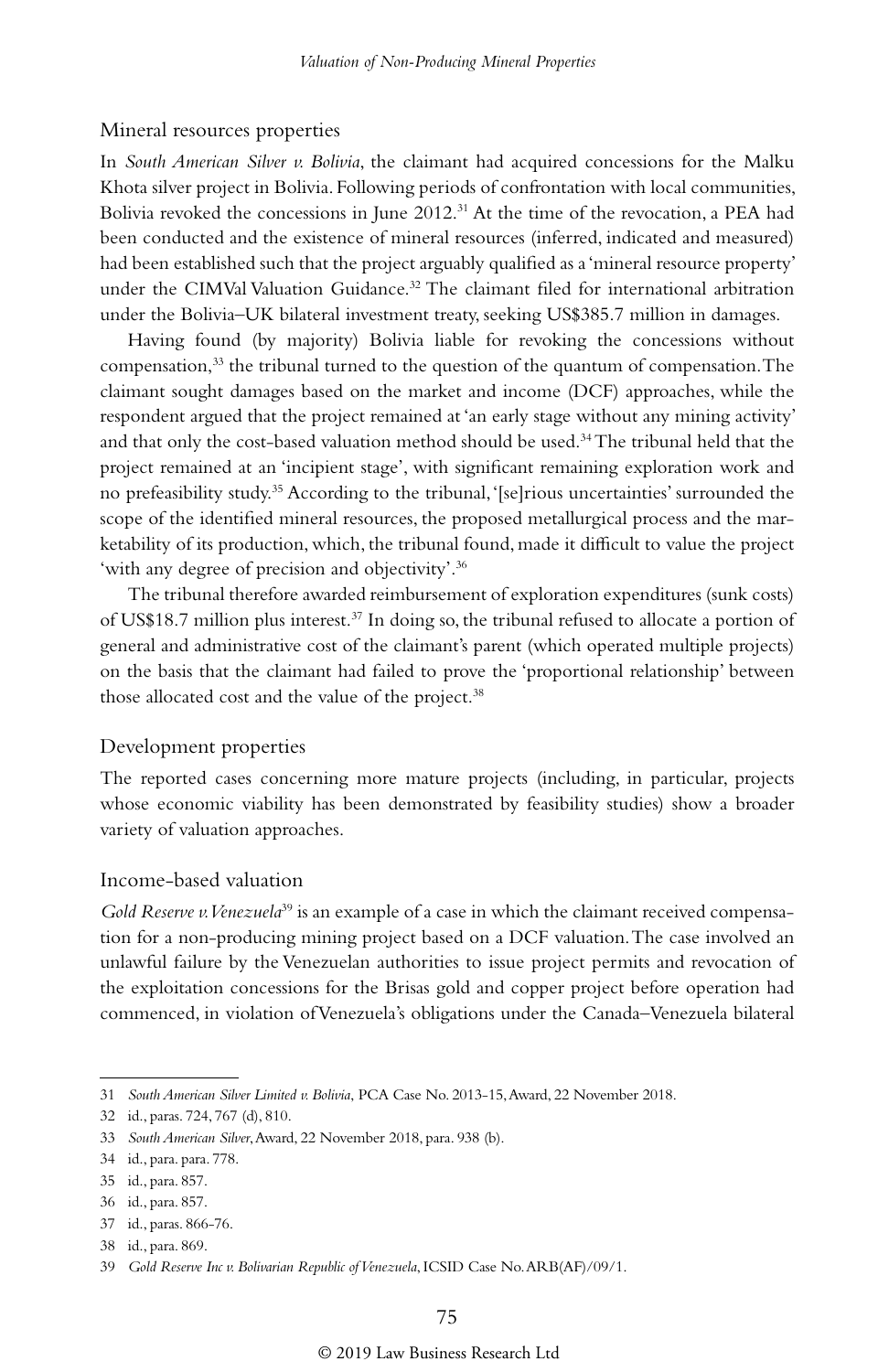investment treaty. By the time of the wrongful acts, the claimant had commissioned several feasibility studies, received certain approval for its environmental and social assessment work, and advanced various other aspects of the project.<sup>40</sup>

At the quantum stage, both sides submitted DCF valuations (among other valuation approaches), with the claimant claiming in excess of US\$1.3 billion and the respondent contending that the project had negative value at the time of the taking. The tribunal, citing the CIMVal Valuation Guidance as support, agreed that the DCF approach was suitable in the circumstances, noting that the approach is preferred over other methods 'where sufficient data is available'.41 The tribunal found that the DCF method could be used reliably given 'the commodity nature of the product' (i.e., gold) and 'the detailed mining cashflow analysis previously performed' for the project.<sup>42</sup> The tribunal also noted that the claimant's DCF analysis predicting a profitable investment was consistent with valuation results using the comparable method and contemporaneous independent valuations by three investment banks.<sup>43</sup> The tribunal concluded that the respondent's negative valuation was 'highly unlikely' and irreconcilable with (1) the in-depth analysis contained in a detailed feasibility study and impacts studies previously performed and (2) the fact that the claimant continued investing in the development of the property.<sup>44</sup> The tribunal awarded approximately US\$710 million to the claimant based on adjustments to the DCF valuation (including primarily the tribunal's exclusion from the scope of the concession of a parcel as to which the tribunal concluded that the claimant's rights were lacking).<sup>45</sup>

Subsequent claimants have been less successful in seeking compensation based on the DCF approach. In *Khan Resources v. Mongolia*, the Canadian claimant held a majority stake in the Dornod uranium project in Mongolia.<sup>46</sup> In July 2009, Mongolia passed a new mining law giving the government a 51 per cent interest in the property without compensation and subsequently refused to re-register certain of the claimant's licences over the property. At the time, the claimant had obtained a definitive feasibility study and established proven reserves.47 The claimant sought compensation of US\$358 million as the fair market value of the project.

Having found Mongolia liable, the tribunal held that the DCF method could be appropriate to calculate the value of non-producing mineral projects with 'proven reserves' (such as the Dornod project), but found that 'the level of certainty required for the DCF method to be used [had] not been attained' in the circumstances of the case. The tribunal pointed out in particular the following uncertainties affecting the claimant's case:

- the availability of financing;
- the claimant's capacity of moving the project into operation alone and the possibility of securing a strategic partner;

<sup>40</sup> *Gold Reserve*, Award, 22 September 2014, paras. 10–22.

<sup>41</sup> id., para. 830.

<sup>42</sup> id., para. 830.

<sup>43</sup> id., para. 833.

<sup>44</sup> id., para. 833.

<sup>45</sup> id., para. 848.

<sup>46</sup> *Khan Resources Inc, Khan Resources BV and Cauc Holding Company Ltd v. The Government of Mongolia*, UNCITRAL, Award on the Merits, 2 March 2015.

<sup>47</sup> id., para. 391.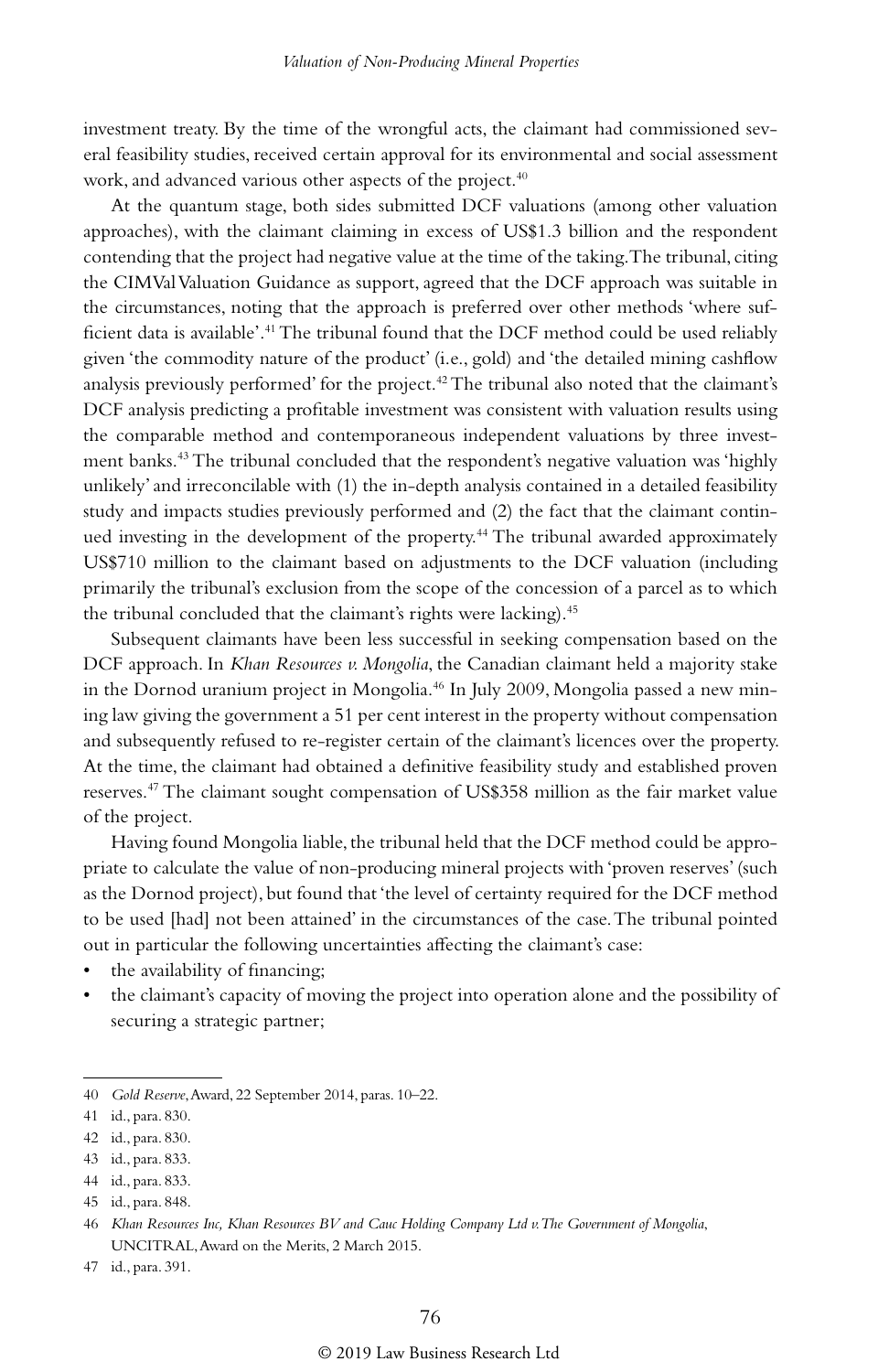- the claimant's long-term commitment to the project;
- the possibility and timing of consolidating other exploration areas into existing resources base; and
- the conclusion of new cooperation agreements with the government and with business partners.<sup>48</sup>

In *Rusoro v. Bolivia*, 49 the claimant had acquired 58 concessions and contracts for conducting gold exploration and mining activities in Venezuela. Starting in 2009, Venezuela implemented a number of measures restraining the export of gold products, and in September 2011 nationalised the industry. In 2012, the claimant filed for ICSID arbitration, seeking among other things damages of US\$2.23 billion based on unlawful expropriation. By the time of the nationalisation decree, four mines in the claimant's portfolio were producing and seven pre-production properties had established reserves and resources.<sup>50</sup>

The tribunal articulated the following test for applying the DCF method:

*DCF works properly if all, or at least a significant part, of the following criteria are met:*

- *The enterprise has an established historical record of financial performance;*
- *There are reliable projections of its future cash flow, ideally in the form of a detailed business plan adopted in tempore insuspecto, prepared by the company's officers and verified by an impartial expert;*
- *The price at which the enterprise will be able to sell its products or services can be determined with reasonable certainty;*
- *The business plan can be financed with self-generated cash, or, if additional cash is required, there must be no uncertainty regarding the availability of financing;*
- *It is possible to calculate a meaningful WACC, including a reasonable country risk premium, which fairly represents the political risk in the host country;*
- *The enterprise is active in a sector with low regulatory pressure, or, if the regulatory pressure is*  high, its scope and effects must be predictable: it should be possible to establish the impact of *regulation on future cash flows with a minimum of certainty.*<sup>51</sup>

The tribunal declined to use the DCF methods to value the claimant's operating mines and more advanced projects separately from the rest of the claimant's portfolio and held that certain specific circumstances of the case made the use of the DCF method inappropriate, including:

- the claimant's lack of proven record of financial performance;
- the highly volatile gold price and the challenge in retrospectively assessing the market impact of Venezuela's expropriation decision;
- the uncertainty regarding the financing for the new development;
- the unrealistically low country risk discount assigned by the claimant's expert; and

<sup>48</sup> id., para. 392.

<sup>49</sup> *Rusoro Mining Ltd v. Bolivarian Republic of Venezuela*, ICSID Case No. ARB(AF)/12/5, Award, 22 August 2016.

<sup>50</sup> id., para. 723. ft. 556,557.

<sup>51</sup> *Rusoro*, Award, 22 August 2016, para. 759.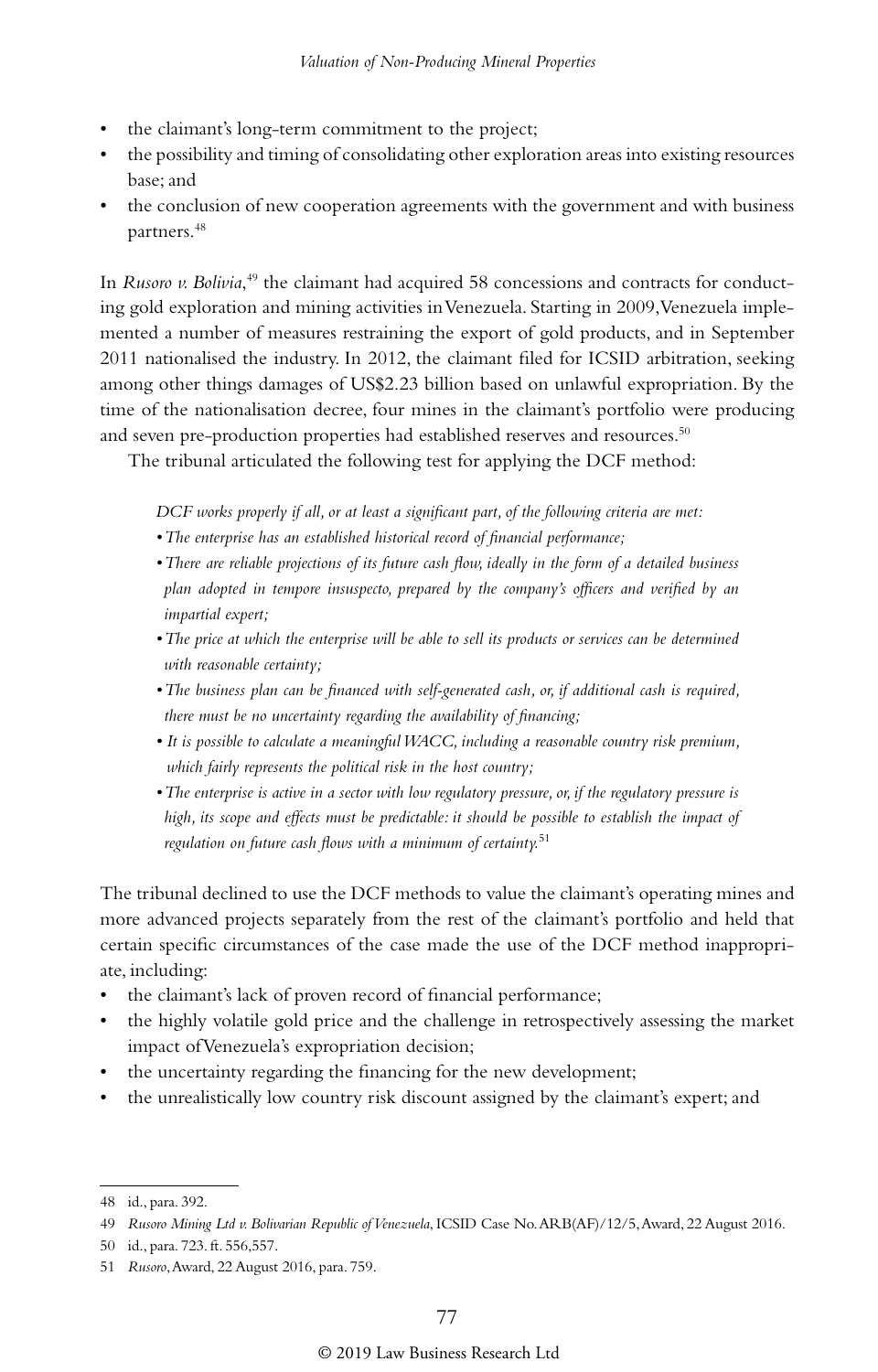• the increasing regulatory pressure in the Venezuelan gold sector and the impossibility to predict its impact to future cash flows.<sup>52</sup>

#### Market-based approaches

The *Crystallex v. Venezuela*<sup>53</sup> case provides an example of the use of market-based approaches to value a non-producing project. The claimant had entered into an operating contract with a Venezuelan state-owned company to develop the Las Cristinas gold mine. Venezuela later refused to issue the environment permit citing environmental impacts, and the state-owned company eventually rescinded the operating contract. By that time, the claimant had completed a feasibility study (which had been approved by the Venezuelan authorities) and had established both proven and probable reserves. In 2011, the claimant commenced arbitration at ICSID under the Venezuela–Canada bilateral investment treaty seeking US\$3.8 billion in damages.

Citing the CIMVal Valuation Guidance as support, the tribunal agreed with the claimant that the asset in question was a 'development property'54 and held that the use of market comparables was appropriate to value a development property like the Las Cristinas project.55 In response to the argument made by the respondent that the comparables proposed by the claimant were distinguishable, the tribunal stressed that there were no exactly alike companies in the world and that the comparison was 'made with objects similar to the subject rather than with identical objects'.56

The *Crystallex* tribunal also applied the market capitalisation approach, noting that its application was 'particularly appropriate and reliable' to quantify the loss by reference to the difference in the market capitalisation of the claimant between the 'last clean date' and the valuation date.57 In so deciding, the tribunal noted that the claimant was effectively a one-asset company and that its shares were actively traded on two stock exchanges, 'so that transactions were occurring with sufficient frequency and sufficient volume to provide pricing information on an ongoing basis that reflects the expectations of a multitude of arm's length buyers and sellers on the underlying value of the company'.58

Having found both market-based methods suitable, the tribunal further noted that the figures produced under the two methods were in close proximity of each other and awarded the claimant US\$1.2 billion, being the average of the two valuation results.<sup>59</sup>

The tribunal also stated with respect to the P/NAV method (which the claimant had also proposed) that 'conceptually it would have no difficulties in accepting it as a method per se'.60 The tribunal nevertheless found that the claimant's application of the method

<sup>52</sup> id., para. 781, 785.

<sup>53</sup> *Crystallex International Corporation v. Bolivarian Republic of Venezuela*, ICSID Case No. ARB(AF)/11/2.

<sup>54</sup> *Crystallex*, Award, 4 April 2016, paras. 878, 883–884.

<sup>55</sup> id., para. 901.

<sup>56</sup> id., para. 902.

<sup>57</sup> id., para. 889, 891.

<sup>58</sup> id., para. 890.

<sup>59</sup> id., para. 918.

<sup>60</sup> *Crystallex*, Award, 4 April 2016, para 896.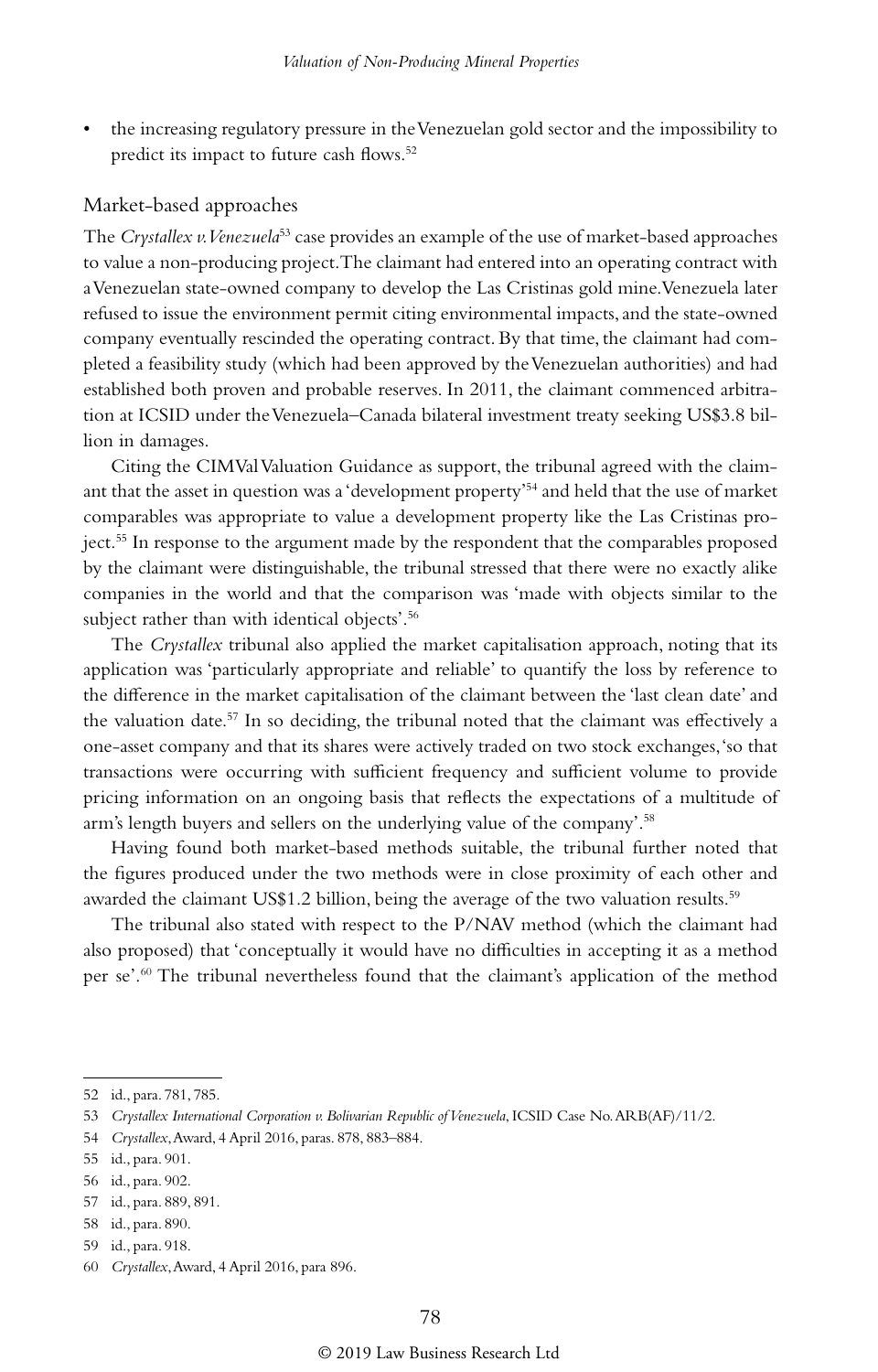and, in particular, the comparables that it had used to derive a P/NAV multiple were  $unreli<sub>2</sub>hle<sup>61</sup>$ 

Other tribunals have been more hesitant to use market-based approaches. The tribunal in *Gold Reserve*, for example, rejected the application of the comparables method, noting 'many variables are specific to each mine (such as climatic and geological conditions) all of which have an impact on value.'62 Likewise, in rejecting the comparables approach, the *Rusoro* tribunal emphasised that suitable comparables would need to reflect the 'special characteristics' of the case in question (i.e., 'a Russian managed company operating in a Bolivarian political environment').<sup>63</sup> Similarly, the tribunal in *Khan Resources* noted 'the difficulty of finding truly comparable companies' as the comparables provided by the claimant were 'based in different countries, under varying climatic, geographical and regulatory conditions to those experienced by Khan'.<sup>64</sup>

The tribunal in *Khan Resources* also acknowledged the possibility of assessing the value of a 'single-project' listed company by reference to market capitalisation movements,<sup>65</sup> but emphasised the importance of conducting a sanity-check of market-based valuation numbers against the 'inherent value of the project'.<sup>66</sup> The tribunal found that the results of the market capitalisation method were unreliable in the circumstances of the case, given a large difference between the valuation proffered by the respondent using the market capitalisation approach (between US\$14.8 million and US\$20.4 million) and the independent valuation result contained in the Definitive Feasibility Study (US\$275.9 million).<sup>67</sup> The tribunal noted that the large difference could mean either that 'the market was indeed already suspicious of Mongolia's motives and therefore approached [the valuation of the claimants] cautiously' (i.e., that its market price had already been contaminated) when the Definitive Feasibility Study was issued, or that, as the claimants also argued, 'the "illiquid" nature of the market at the time [made] the approach unreliable' in the circumstances.<sup>68</sup>

#### Cost-based approach

Several tribunals have noted that cost-based compensation may not adequately reflect the value of development stage projects. The tribunal in *Khan Resources* stated that a 'sunk investment' approach would not be suitable for a project that had moved beyond 'a minimal stage of development, particularly after the release of the DFS [Definitive Feasibility Study].'69

The *Crystallex* tribunal observed that the CIMVal Valuation Guidance constituted 'important standards in the industry' and, taking note that the claimant had completed a feasibility study and established reserves and thus that the project constituted a 'development

<sup>61</sup> id., para. 896.

<sup>62</sup> *Gold Reserve*, Award, 22 September 2014, para. 831.

<sup>63</sup> *Rusoro*, Award, 22 August 2016, para. 782.

<sup>64</sup> *Khan Resources*, Award, 2 March 2015, para. 399.

<sup>65</sup> id., para. 400.

<sup>66</sup> id., para. 407.

<sup>67</sup> id., para. 407.

<sup>68</sup> id., para. 407.

<sup>69</sup> *Khan Resources*, Award on the Merits, 2 March 2015, para. 409.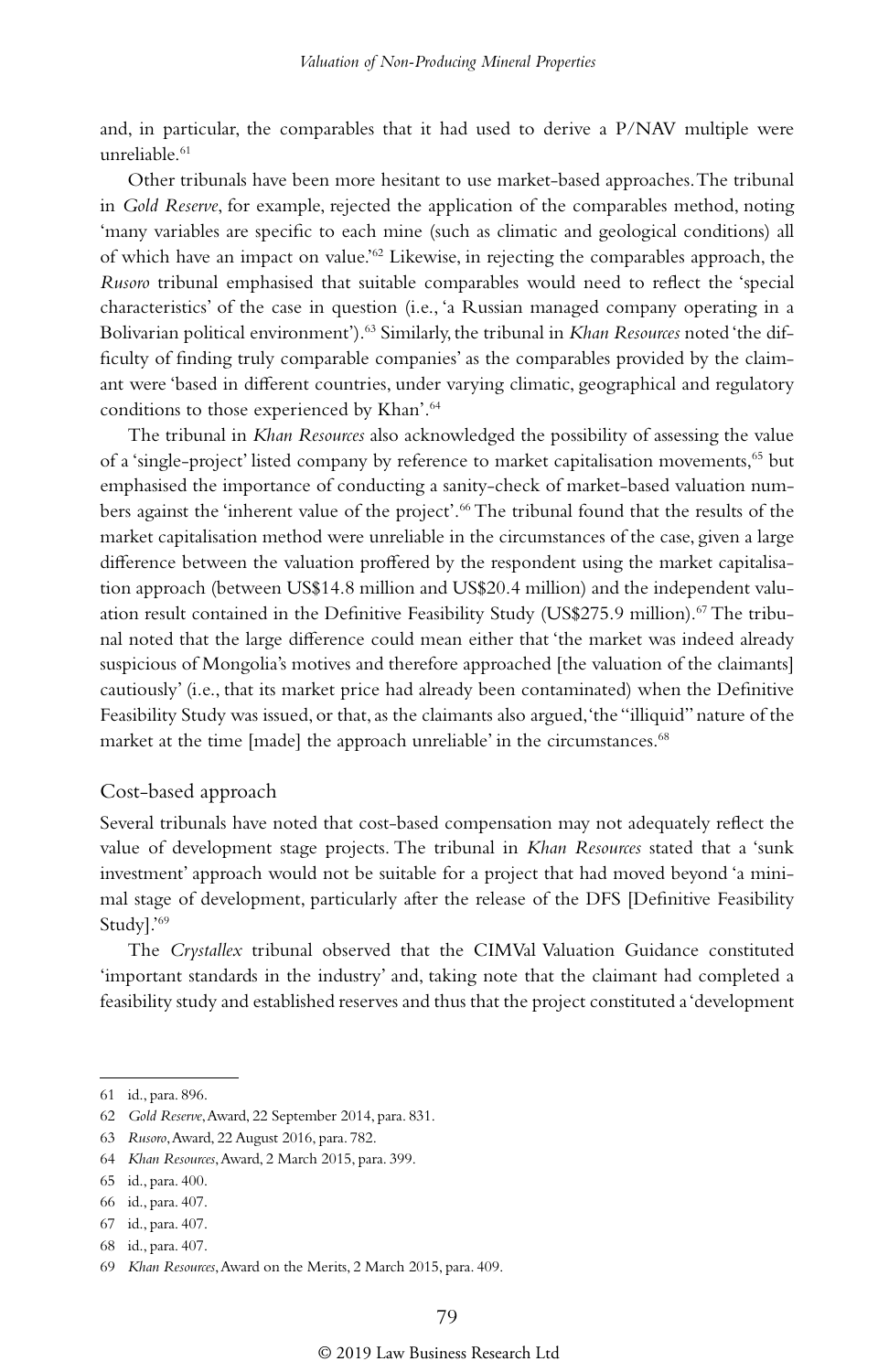property' under the CIMVal Valuation Guidance,70 rejected the cost-recovery valuation proffered by the respondent. In particular, the tribunal held that, despite the fact that the Las Cristinas project was not in production, the claimant had made a case of 'future profitability' and projections could be made 'with a sufficient degree of certainty' given that (1) the size of the mineral deposits was known (with proven reserves), (2) the value of these deposits could be determined based on market prices (noting, in particular, that gold is less prone to market fluctuations than other commodities), and (3) the development costs of an open-pit mine like the one that was contemplated for the project are well-known in the industry and could reasonably be predicted.<sup>71</sup>

The case of *Bear Creek v. Peru*<sup>72</sup> is a reminder that broad categories and industry guidelines (such as those adopted by the CIMVal Valuation Guidance) are no substitute for a fact-based analysis tied to the circumstances of the case. The claimant in *Bear Creek v. Peru*  held options to mining concessions for the Santa Ana silver project subject to obtaining the required authorisation from the Peruvian government. In 2007, the government issued a decree recognising the project as a public necessity and authorising the claimant to acquire, own and operate it. Four years later, in the face of protests by indigenous communities, the government issued a new decree revoking the finding of public necessity. The claimant filed for arbitration at ICSID, claiming damages of US\$522 million based on a DCF valuation of the project.

As support for the quantum of its claim, the claimant contended that the project qualified as a 'development property' under the CIMVal Valuation Guidance at the time of the taking (and therefore that the DCF method was an appropriate valuation method),<sup>73</sup> as the claimant 'had established a Mineral Reserve, was in the process of completing the ESIA [Environmental and Social Impact Assessment], and was readying for development of the site with expected production by the end of  $2012$ .<sup>74</sup> While the project faced local opposition, the claimant argued that a 'social license to operate' (i.e., the consent of the neighbouring communities to the mining development relating to the state's consultation obligations under an international convention concerning indigenous peoples) could have been obtained 'had it been provided an opportunity to invest the time and money to do so' and that such challenges were not unexpected for miners and were reflected in the valuation.75 Peru countered that the DCF method was too speculative for a 'still-on-paper' project and that only cost-based recovery should be allowed,<sup>76</sup> stressing that the claimant had not obtained the required approvals for the exploitation phase and that community opposition could thwart a project even after an environmental approval was obtained.77

The tribunal found Peru liable for expropriation of the project, but declined to award damages based on a DCF valuation. Agreeing with the respondent that the project was at an early stage, the tribunal noted that the project lacked many governmental approvals at

<sup>70</sup> *Crystallex*, Award, 4 April 2016, paras. 878, 883–884.

<sup>71</sup> id., para. 879.

<sup>72</sup> *Bear Creek Mining Corporation v. Republic of Peru*, ICSID Case No. ARB/14/21.

<sup>73</sup> *Bear Creek*, Award, 30 November 2017, para. 581.

<sup>74</sup> *Bear Creek*, Expert Report of FTI Consulting, 29 May 2015, para. 7.16.

<sup>75</sup> *Bear Creek*, Award, 30 November 2017, para. 579.

<sup>76</sup> id., para. 590.

<sup>77</sup> id., paras. 642, 643.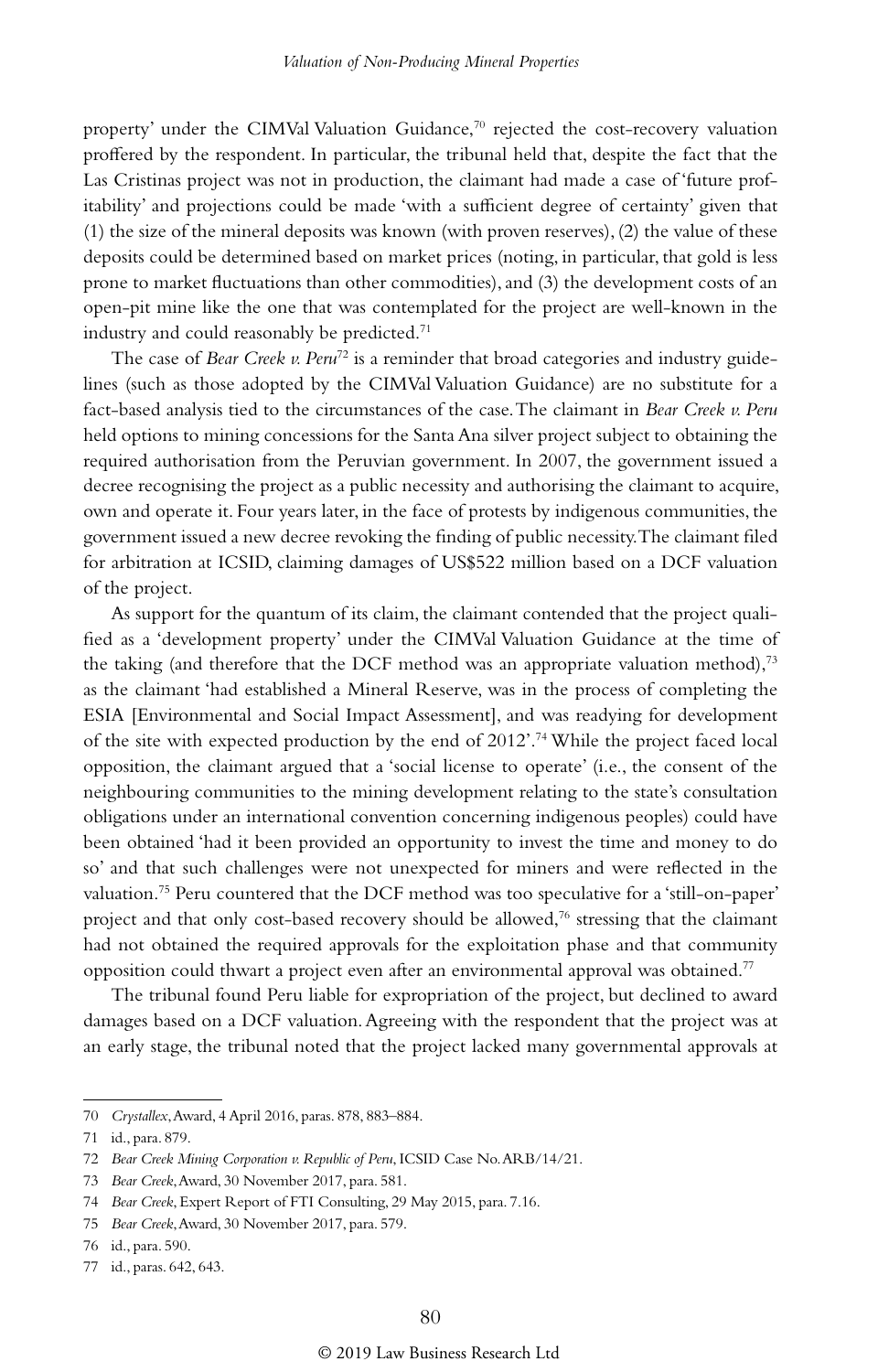the time of the taking, and held that there was 'little prospect' for the claimant to obtain the necessary social licence even if the governmental approvals were obtained.78 The tribunal concluded that, in fact, 'the Project [was] well and truly at an end' given the long-standing local community opposition.<sup>79</sup> While the DCF method could be appropriate to value an early stage pre-production project in certain circumstances, including where the claimant could show 'expertise and proven record of profitability of concessions it (or indeed others) had operated in similar circumstances', the tribunal held that the claimant failed to provide 'convincing evidence of its ability to produce profits' among the challenges and uncertainties faced by the project.<sup>80</sup> The tribunal awarded damages based on the amounts invested, which were assessed at approximately US\$18 million.<sup>81</sup>

#### Other approaches

Recent cases have adopted a variety of other approaches. In *Khan Resources*, having found that none of the other methods was suitable, the tribunal considered that certain third-party offers for the project made before the taking provided the best indicator of the project's value. On that basis, the tribunal selected one such offer and, after making certain adjustments, valued the investment at US\$80 million.<sup>82</sup>

In *Rusoro*, having rejected the DCF and comparable methods, the tribunal decided to assess the 'genuine value' of the investment (a portfolio of 58 different mining titles and rights) by weighing three different valuations, namely: (1) the claimant's maximum enterprise value of US\$700.6 million, deriving from the claimant's peak market capitalisation in 2008 plus net debt; (2) the net book value of the claimant's assets of US\$908 million at the time of the taking; and (3) the amount originally invested by the claimant, adjusted to reflect the increase of gold price after the acquisition (US\$1.1287 billion).<sup>83</sup> The tribunal awarded US\$966.5 million, based on a weighted average of the three valuations.<sup>84</sup>

In *Bilcon v. Canada*,<sup>85</sup> the claimant was seeking to develop the Whites Point quarry in Nova Scotia to produce aggregates products. The project raised environmental concerns and faced local opposition. Following environmental assessments by the federal and provincial authorities, a joint review panel recommended against permitting the project because of its adverse impact on the 'community core values' of the local area, which led to the project rejection in late 2007. The claimant in 2008 filed for arbitration against Canada under NAFTA seeking damages of at least US\$101 million.

83 *Rusoro*, Award, 22 August 2016, para. 788.

<sup>78</sup> id., para. 600.

<sup>79</sup> id., para. 657.

<sup>80</sup> id., paras. 601–603.

<sup>81</sup> id., paras. 656–661.

<sup>82</sup> *Khan Resources*, Award on the Merits, 2 March 2015, para. 419.

<sup>84</sup> id., para. 789,790. In January 2019, the Paris Court of Appeal partially set aside the award on the ground that the tribunal had exceeded its jurisdiction when considering the market value of the projects as reflected more than three years before the expropriation while the applicable treaty contained a three-year limitation period (which period the tribunal had applied on the merits to exclude Venezuela's responsibility for certain acts). See Cour d'Appel de Paris, No. RG 16/20822 (29 January 2019).

<sup>85</sup> *Bilcon of Delaware et al v. Government of Canada*, PCA Case No. 2009-04, Award on Jurisdiction and Liability, 17 March 2015, and Award on Damages, 10 January 2019.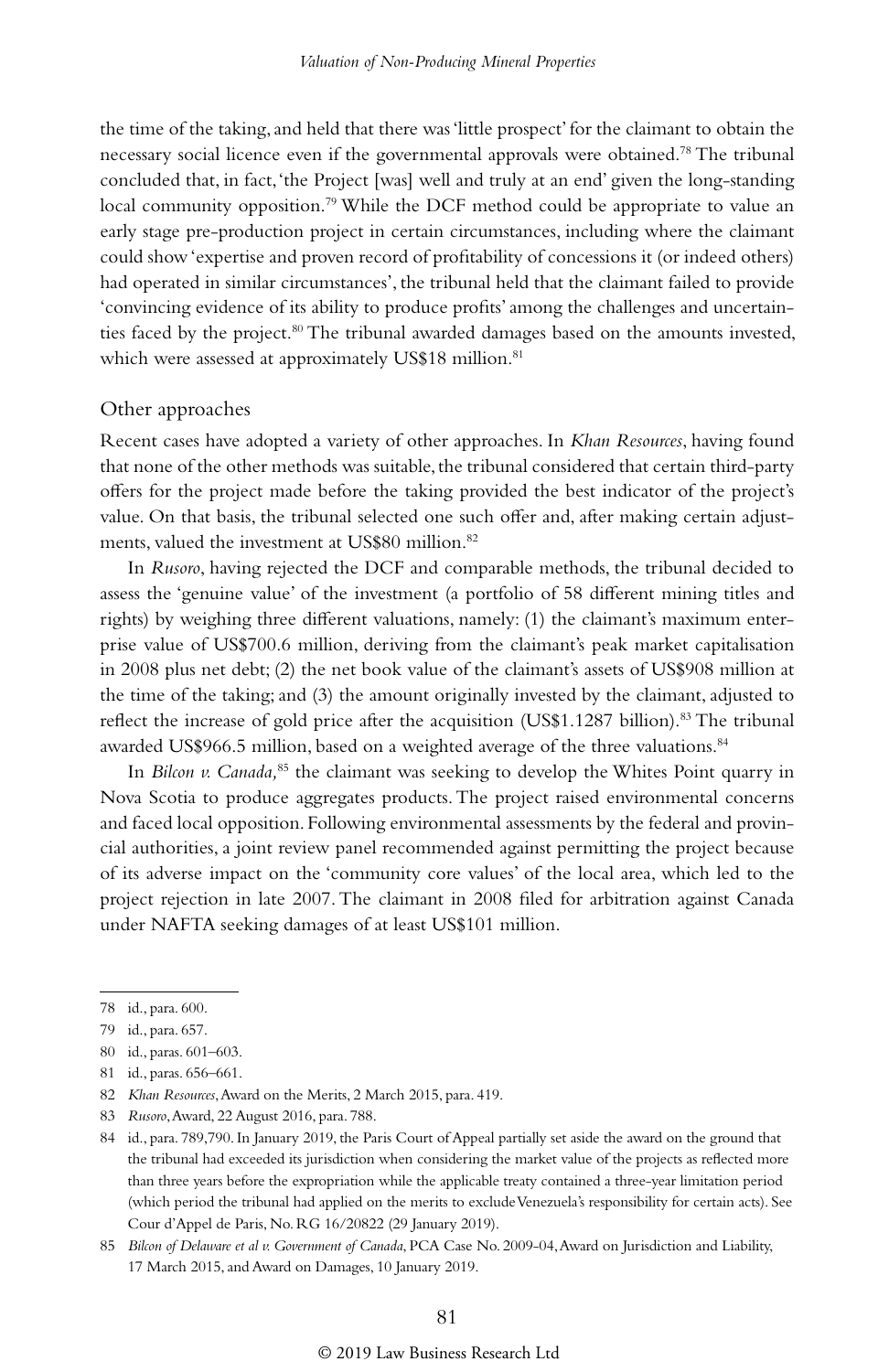The tribunal found that Canada's handling of the environmental review process had denied the claimant a 'fair opportunity' to have the environmental impact of the project assessed according to the law (and thus to obtain an environmental permit) in breach of its obligations under NAFTA.<sup>86</sup> At the quantum stage, the tribunal rejected the claimant's DCF valuation given the 'particularly pronounced' uncertainties of the investment's long-term profitability and other development conditions, $87$  as well as the sunk cost approach that Canada proposed.88 Instead, in line with its finding that Canada's handling of the environmental review process had denied the claimant a 'fair opportunity' to obtain an environmental permit,<sup>89</sup> the tribunal went on to assess the value of that opportunity, assuming the environmental assessment had been conducted in a 'fair and non-arbitrary manner'.90 According to the concurring arbitrator, such a 'lost opportunity' based valuation is an 'in-between approach' between the DCF calculation for lost profit and the cost-based recovery, applicable when an internationally wrongful act denies the investor's opportunity to obtain the regulatory approval and to otherwise progress the project.<sup>91</sup>

In valuing the lost opportunity, the tribunal first considered the expenses incurred by the claimant in preparing for and participating in the environmental assessment and in dealing with negative governmental findings,<sup>92</sup> and held that the value of the lost opportunity should exceed the total figure by a 'reasonable margin' as no rational business person would otherwise commit those expenses.<sup>93</sup> As a secondary indicator of value, the tribunal considered that, while the DCF method was not appropriate in the circumstances, 'the prospect of future earnings must not be disregarded entirely' and sought 'to establish an implied value range of the investment opportunity presented by the Whites Point Project, as it was seen by economic operators at different points in time' by reviewing the financial terms of three past transactions involving the project.<sup>94</sup> On that basis, the tribunal awarded the claimant US\$7 million.<sup>95</sup>

#### **Conclusion**

As shown above, tribunals engage in fact-intensive analyses in valuing non-producing mineral projects. The reported cases reflect a variety of approaches and a broad range of results and demonstrate an increasingly sophisticated understanding by investment treaty tribunals of the mining industry. Invariably, a key consideration in such assessments is the development stage of the property and the associated level of confidence in the project's future profit generation potential.

<sup>86</sup> *Bilcon*, Award on Jurisdiction and Liability, 17 March 2015, para. 603.

<sup>87</sup> *Bilcon*, Award on Damages, 10 January 2019, para. 276–278.

<sup>88</sup> id., para. 233.

<sup>89</sup> *Bilcon*, Award on Jurisdiction and Liability, 17 March 2015, para. 603.

<sup>90</sup> *Bilcon*, Award on Damages, 10 January 2019, para. 281.

<sup>91</sup> id., para. 281.

<sup>92</sup> id., 10 January 2019, para. 281.

<sup>93</sup> id., paras. 282, 288.

<sup>94</sup> id., paras. 288–299.

<sup>95</sup> id., para. 303.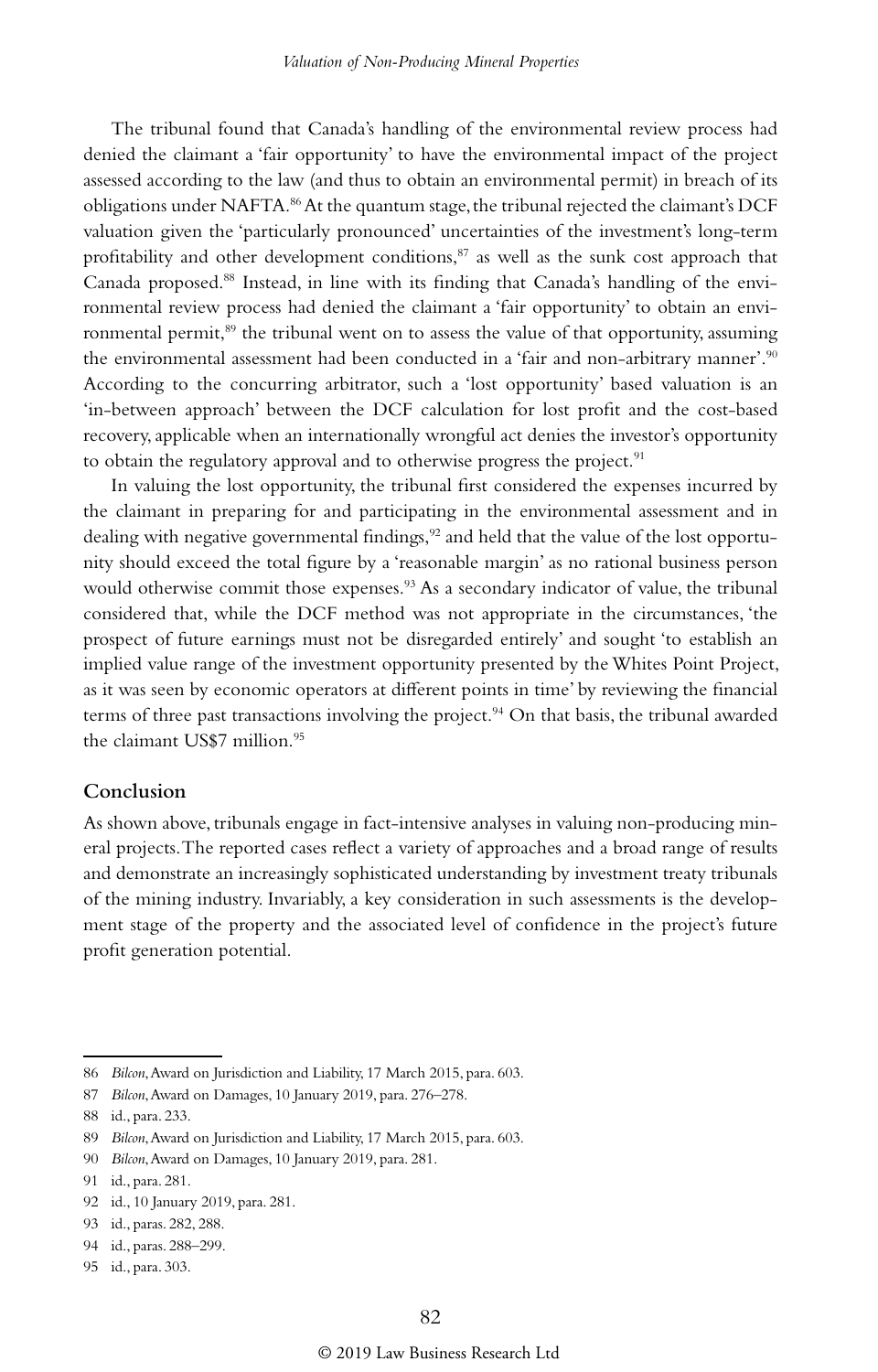## **Appendix 1**

About the Authors

**Damien Nyer** White & Case LLP

Damien Nyer is a disputes partner based in New York and a member of White & Case's international arbitration group. Multilingual and trained in both common law and civil law, he advises and represents clients in high-stake disputes around the world. With broad experience of disputes arising in the natural resources sector, he is the disputes partner sitting on the firm's mining and metals industry group. Mr Nyer is a member of the New York State Bar.

Mr Nyer has acted as counsel and arbitrator in more than 50 commercial, construction and investment arbitrations under all major sets of rules (ICC, AAA/ICDR, LCIA, SIAC and ICSID), as well as in *ad hoc* proceedings (including UNCITRAL). *Who's Who Legal* and GAR have identified him as a 'Future Leader' in the field, and he is also listed in Benchmark Litigation's 'under 40 Hot List'. He is a past co-chair of Young ICCA (International Council for Commercial Arbitration) and was the secretary of the International Bar Association's Taskforce on International Arbitration Agreements.

Mr Nyer has particular expertise advising in matters involving sovereign states, state-owned entities and international organisations, and has experience assisting clients in the renegotiation of long-term investment agreements.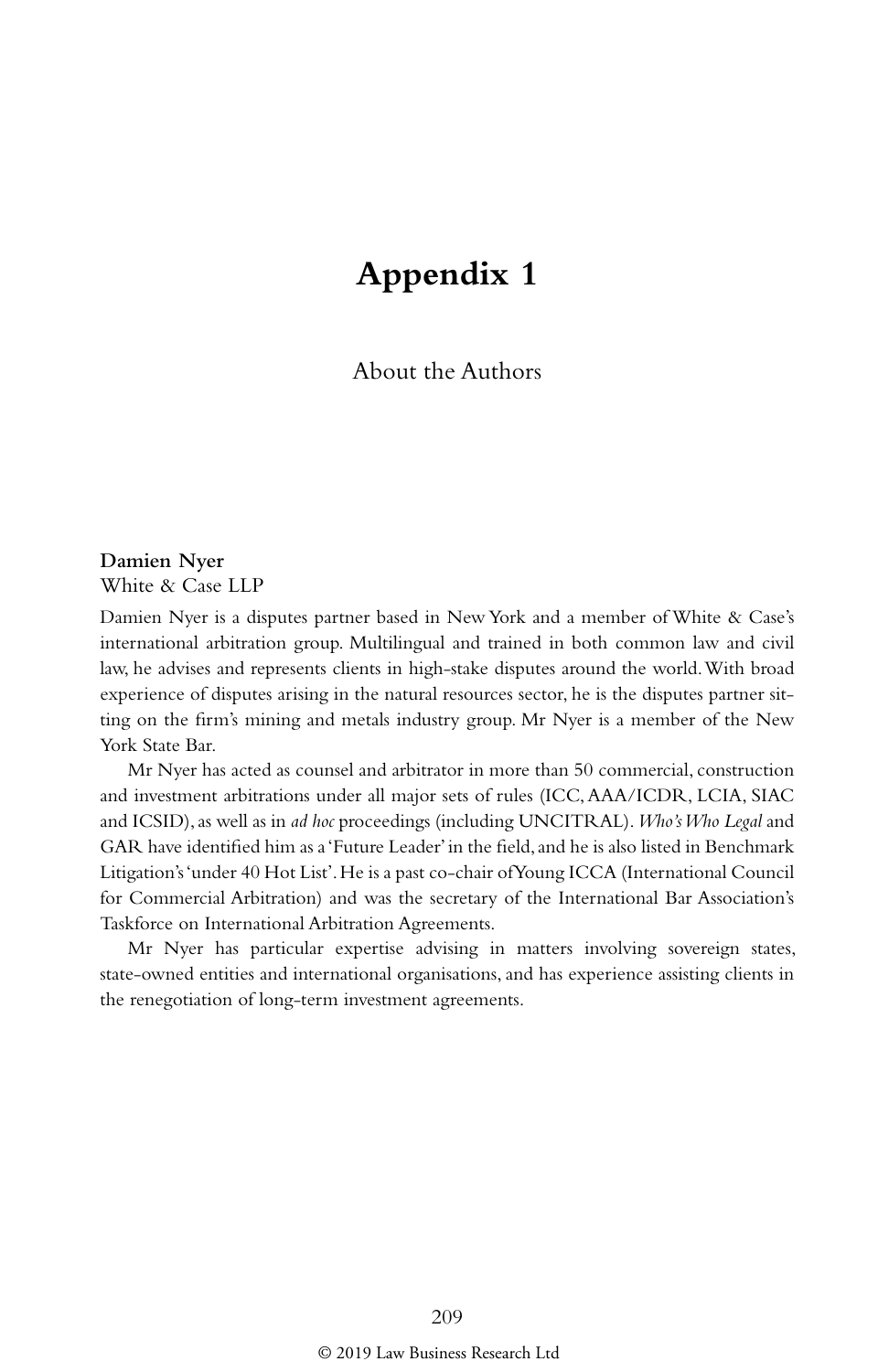## **Xuefeng Wu**

White & Case LLP

Mr Wu Xuefeng is a member of White & Case's international arbitration group based in New York. Mr Wu works closely with the firm's mining and metals industry group, advising international clients on risk mitigation and corporate governance matters. Mr Wu is a member of the New York State Bar and has the China legal professional qualification (non-practising).

Before joining White & Case, as a senior in-house counsel Mr Wu gained significant legal and corporate management experience assisting leading Chinese mining companies in acquiring and operating mining assets in countries including Australia, Canada, Indonesia, Papua New Guinea, Peru, South Africa, the Democratic Republic of Congo, the Philippines and the Russian Federation.

#### **White & Case LLP**

1221 Avenue of the Americas New York, NY 10020-1095 United States Tel: +1 212 819 8200 Fax: +1 212 354 8113 dnyer@whitecase.com xuefeng.wu@whitecase.com www.whitecase.com